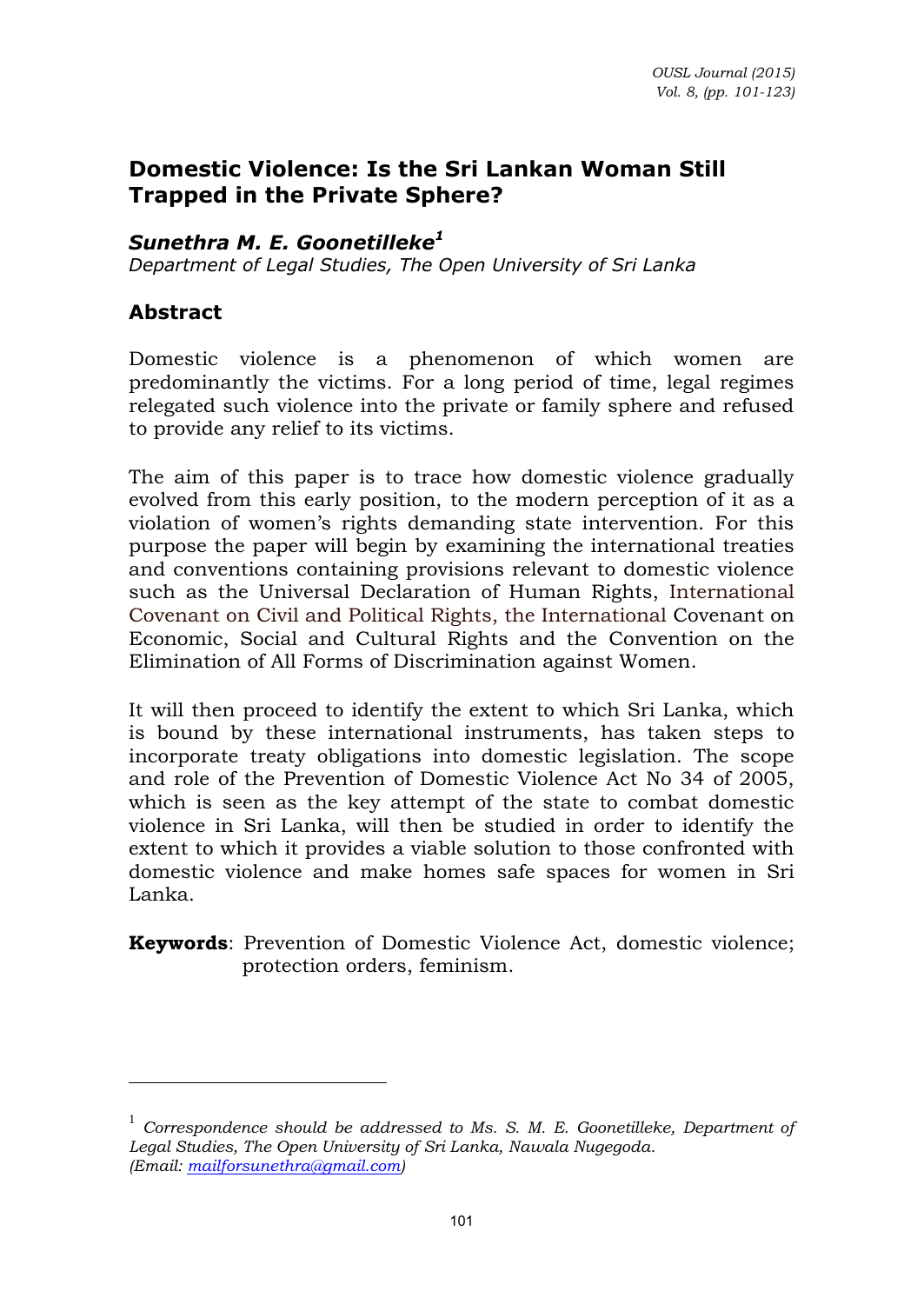# **Introduction**

### **The Nature and Scope of the Study**

Domestic violence has long been a phenomenon which occurred behind closed doors. For generations of women, violence was an inescapable part of family life for which stoic endurance was the only socially acceptable solution. As McColgan (1993) citing Tomie states, 'The characterisation of the family as private can be seen ... to have operated to create a sphere in which women are isolated, rendered invisible and placed beyond the protection of the legal system.'

Early law did not recognise the concept of domestic violence. Indeed as stated by Lord Denning in *Davies v Johnson* (1979) in UK '…By the common law a husband was allowed to beat his wife so long as he did it with a stick no bigger than his thumb'. It was only through the sustained efforts of the feminist movement and after a long period of time that a definition for domestic violence and a need for state intervention to prevent such violence evolved.

A study of key international instruments reveals how domestic violence emerged from the purely private family sphere to which it long remained relegated and into which law makers refused to venture, to the modern perception of it as a violation demanding state intervention.Today a clear understanding of domestic violence can be derived from these international conventions, as will be seen from the discussion below. These can be summarized by the definition (which although it does not apply in Sri Lanka and is of limited legal applicability as it originates from the Council of Europe is used as it is a comprehensive one) of the Council of Europe Convention on Preventing and Combating Violence against Women and Domestic Violence (The Istanbul Convention) of 11th May 2011, which defines domestic violence in Article 3 (b) as follows; "domestic violence" shall mean all acts of physical, sexual, psychological or economic violence that occur within the family or domestic unit or between former or current spouses or partners, whether or not the perpetrator shares or has shared the same residence with the victim'**.** 

The main objective of this research is to study the Sri Lankan legal position on domestic violence, with special emphasis on the extent to which Sri Lanka has succeeded in effecting its transition from the private sphere to the public one.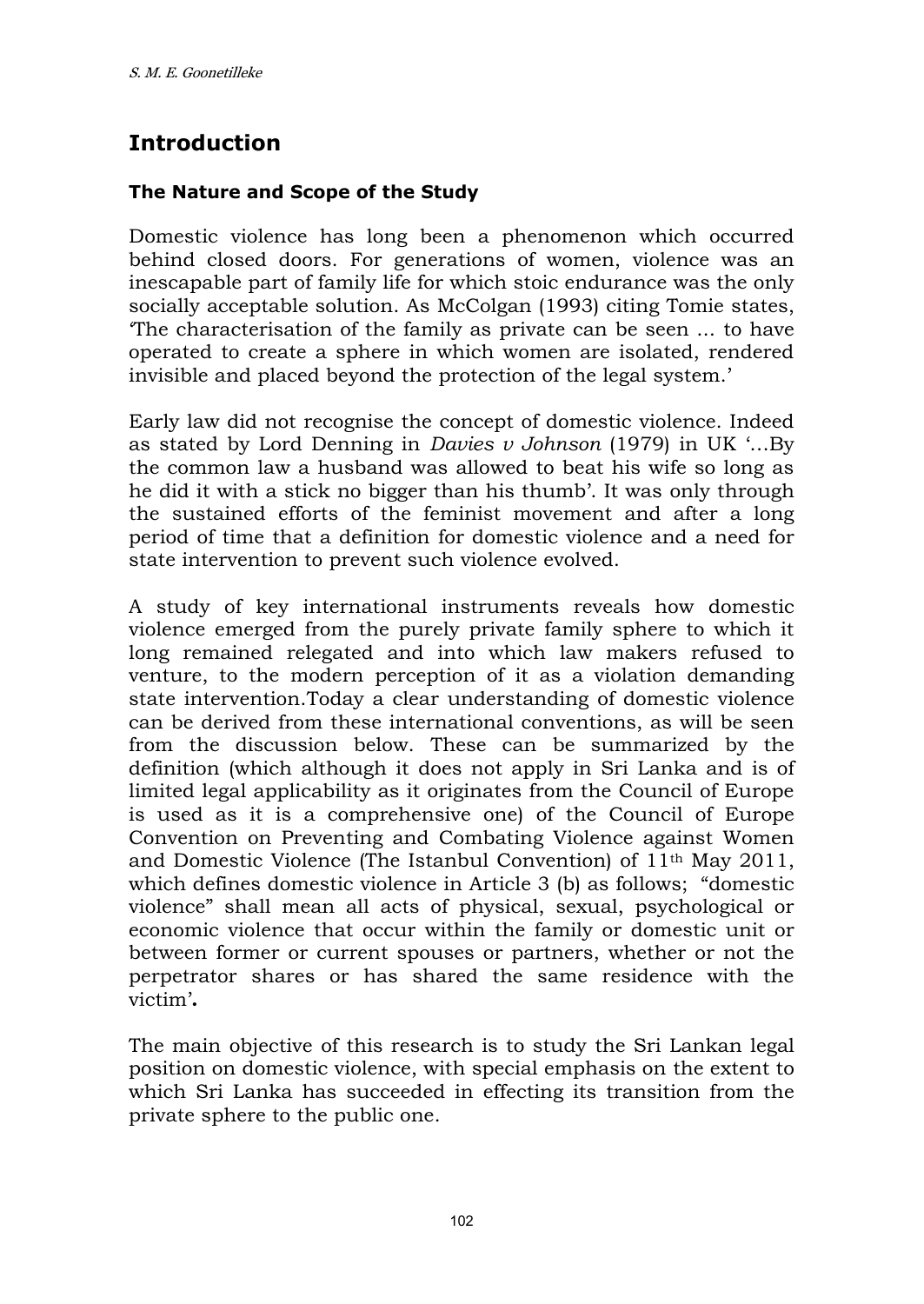The paper will begin by examining the international treaties and conventions relevant to domestic violence such as the Universal Declaration of Human Rights (UDHR), International Covenant on Civil and Political Rights (ICCPR), the International Covenant on Economic, Social and Cultural Rights (ICESCR) and the Convention on the Elimination of All Forms of Discrimination Against Women (CEDAW) in order to trace the manner in which domestic violence has gradually become a state responsibility.

The paper will then proceed to examine how Sri Lankan law has responded to these international developments, by focusing on the Prevention of Domestic Violence Act No 34 of 2005 which is seen as one of the key attempts of the state to combat domestic violence in Sri Lanka. This landmark law is hailed as the law which paved the way for domestic violence to be recognized as an issue entitled to legal redress. However, the extent to which it provides a viable solution to those confronted with domestic violence is, the author believes, a moot point. Therefore, this paper endeavours to examine the scope of this law and its role in combating violence and making homes safe spaces for women in Sri Lanka by removing the issue from the private domain and placing it firmly within the public one.

### **Theoretical Framework**

This study is approached from a feminist perspective. Feminism according to Clare Dalton (1987) is a 'range of committed inquiry and activity, dedicated first to describing women's subordinationexploring its nature and extent; dedicated second to asking both *how-* through what mechanisms, and *why –* for what complex and interwoven reasons - women continue to occupy that position; and dedicated third to change.' Feminist's postulate that the politics of law is to perpetuate patriarchal dominance and that the public, private division is created to maintain that status quo. Lacey (1998) argues that 'The ideology of the public private dichotomy allows governments to clean its hands of any responsibility for the state of the *private* world because as Freeman (2008) comments, defining the family as 'private' places it outside the authority of the state'.

Domestic violence has been historically considered to fall within the private domain, and outside state authority. Thus, the recognition of the gravity of domestic violence and the need to address it has required a battle to bring it out of this private domain. The author believes that the development of feminist jurisprudence has played a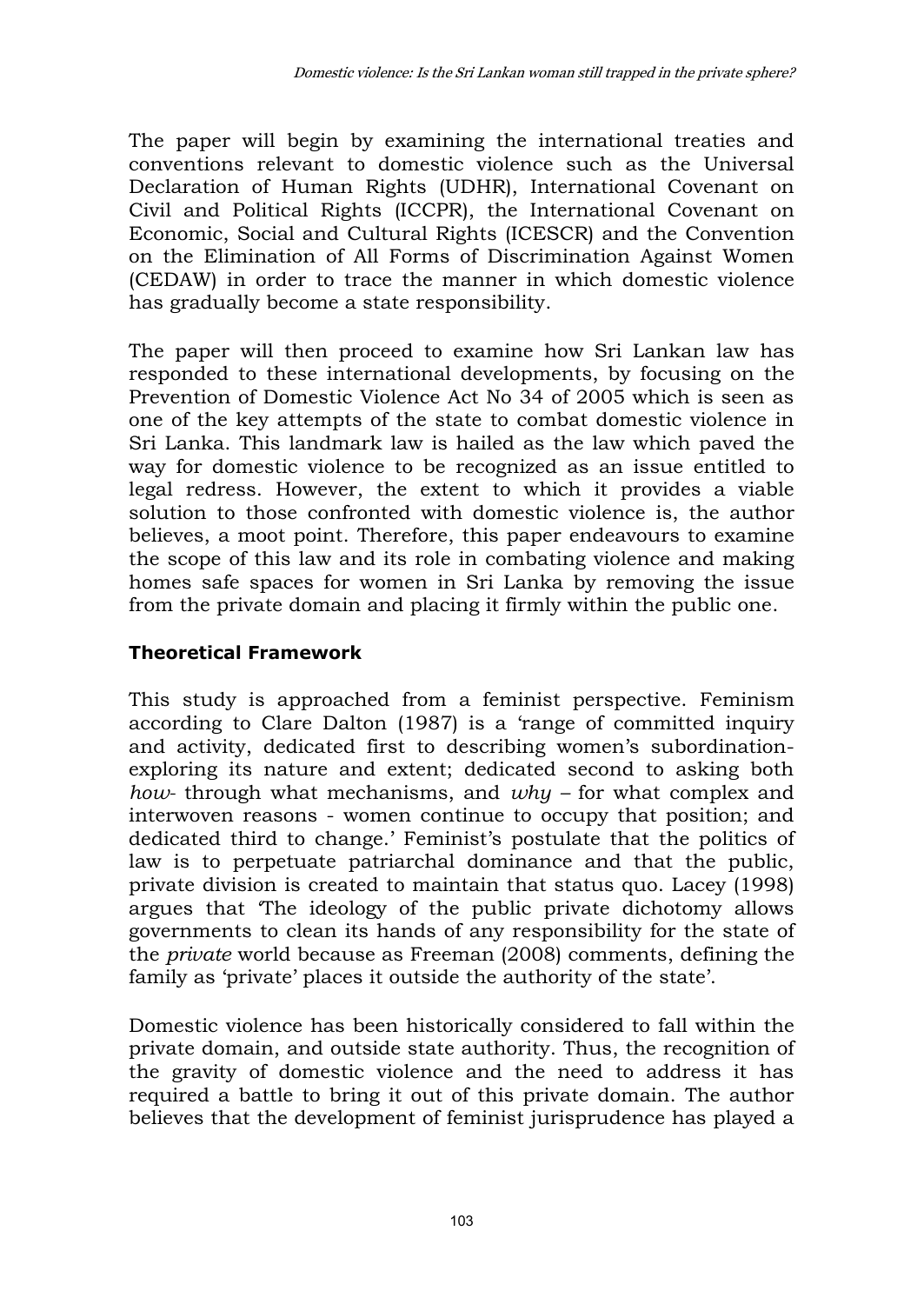key role in this battle and that its success can be traced through the international conventions relevant to this area. The focus of this study is to examine the extent to which Sri Lankan law has succeeded in removing the barriers to state intervention in order to protect women against domestic violence.

# **Methodology**

This study is normative in nature and is based on documentary analysis. The paper will first study the international instruments and trace the gradual increase in emphasis on domestic violence as something more than a private matter concerning those within the home. The paper will then focus on the Sri Lankan law or more specifically the Prevention of Domestic Violence Act in order to analyze the extent to which Sri Lankan law has succeeded in keeping abreast with the changes on the international front.

# **Discussion**

The presentation of the discussion will be two fold. The first part will deal with the international instruments and the second will focus on the Sri Lankan context.

#### **International Instruments**

Lawmakers have long been reluctant to intervene in issues of domestic violence and have, in fact, recognized the right of the husband to 'give his wife moderate correction' (Blackstone 1765) and the necessity of the wife to suffer rape 'because the wife has given herself up in this kind unto her husband' (Hale 1738). However, the following analysis of international instruments shows that domestic violence has been identified as a violation of human rights from the earliest recognition of the concept of human rights and that with the passage of time; liability has been imposed on states to combat it.

#### **The Universal Declaration of Human Rights, International Covenant on Civil and Political Rights and International Covenant on Economic Social and Cultural Rights**

The right of a person to live a family life free of violence can be traced back to many international documents. The Universal Declaration of Human Rights of 1948 in its preamble states,'…(that) the peoples of the United Nations have in the Charter reaffirmed their faith in fundamental human rights, in the dignity and worth of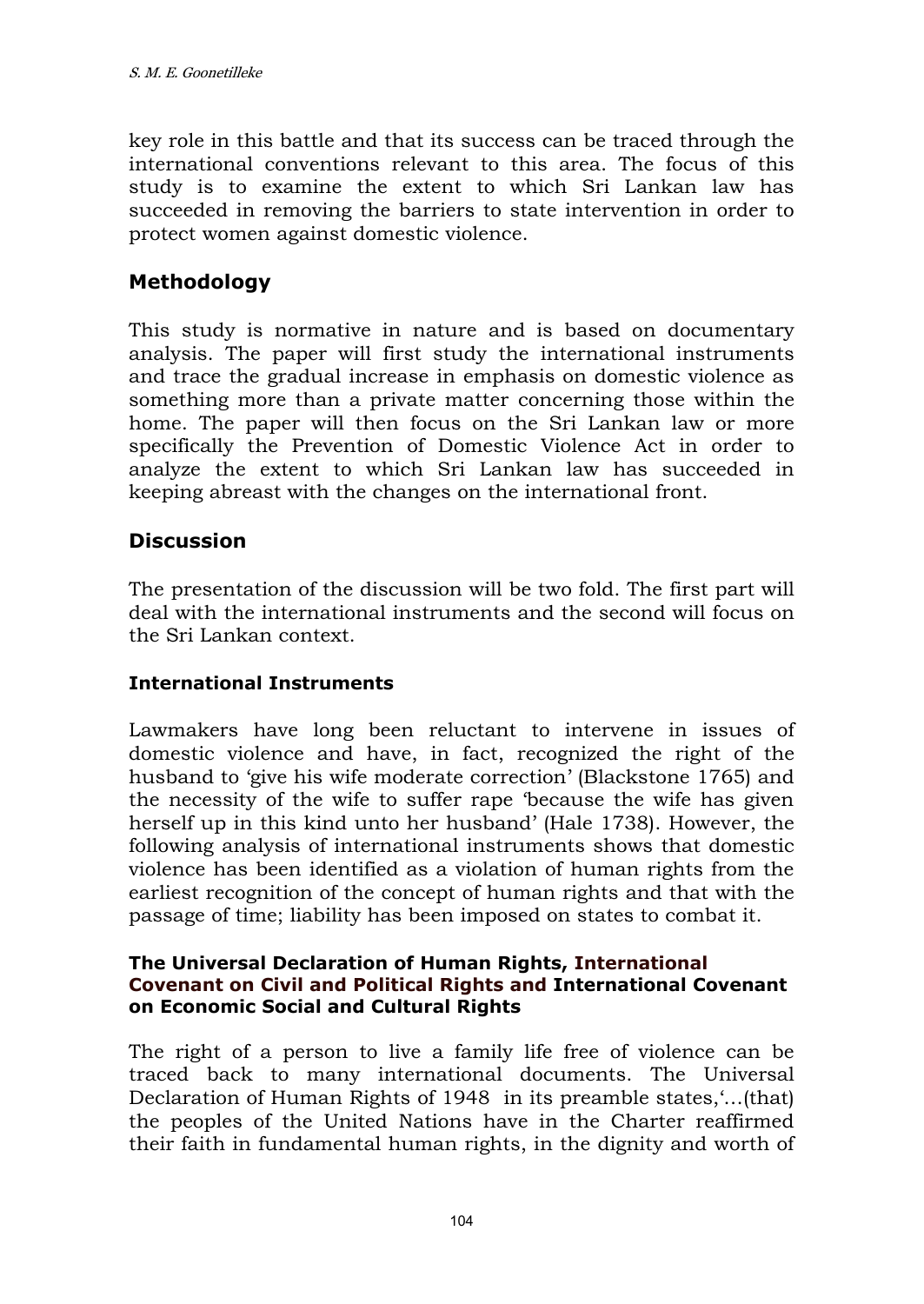the human person and in the equal rights of men and women'. Further, Article 1 recognizes that 'All human beings are born free and equal in dignity and rights' while Article 2 guarantees the rights and freedoms in the declaration to everyone without any distinction. Article 3 Recognizes the right to life, liberty and security of person while a similar provision to this exists in Article 6 of the International Covenant on Civil and Political Rights1966. According to Article 5 of the UDHR (and also Article 7 of the ICCPR) 'no one shall be subject to torture or to cruel, inhuman and degrading treatment or punishment'. Further according to Article 7 of the UDHR (and Article 16 of the ICCPR) 'All are equal before the law and are entitled without any discrimination to equal protection of the law' and the rights recognised by the declaration. Thus, the UDHR and the ICCPR contain provisions which deal with equality and focus on the dignity of the person, both of which militate against the use of violence.

Article 16 of the UDHR ensures equal rights to men and women during marriage and at its dissolution while Article 23 of the ICCPR includes equal responsibilities as well. According to Article 25, (1) of the UDHR; everyone has the right to a standard of living adequate for the health and well-being of himself and of his family, including food, clothing, housing and medical care and necessary social services …', while motherhood and childhood are entitled to special care and assistance. The International Covenant on Economic Social and Cultural Rights1966 (ICESCR) which entered into force in 1976, also recognises that special protection should be accorded to mothers, during, and a reasonable period after, childbirth (Article 10) and the right to highest attainable standard of physical and mental health (Article 12). These provisions clearly envisage a family unit where the spouses are on an equal footing and free from physical, psychological or economic violence.

By virtue of Article 3 of the ICCPR and Article 3 of the ICESCR, member states undertake to ensure the civil, political, economic, social and cultural rights set out in the respective covenants. These provisions could be viewed as empowering states to eradicate domestic violence especially in the form of physical and economic violence and arguably out of the private and into the public domain.

Thus, the UDHR, ICCPR and ICESCR recognised a range of rights which were equally available to men and women, thereby tacitly recognising that domestic violence by depriving men or women of these rights was a violation of their basic human rights.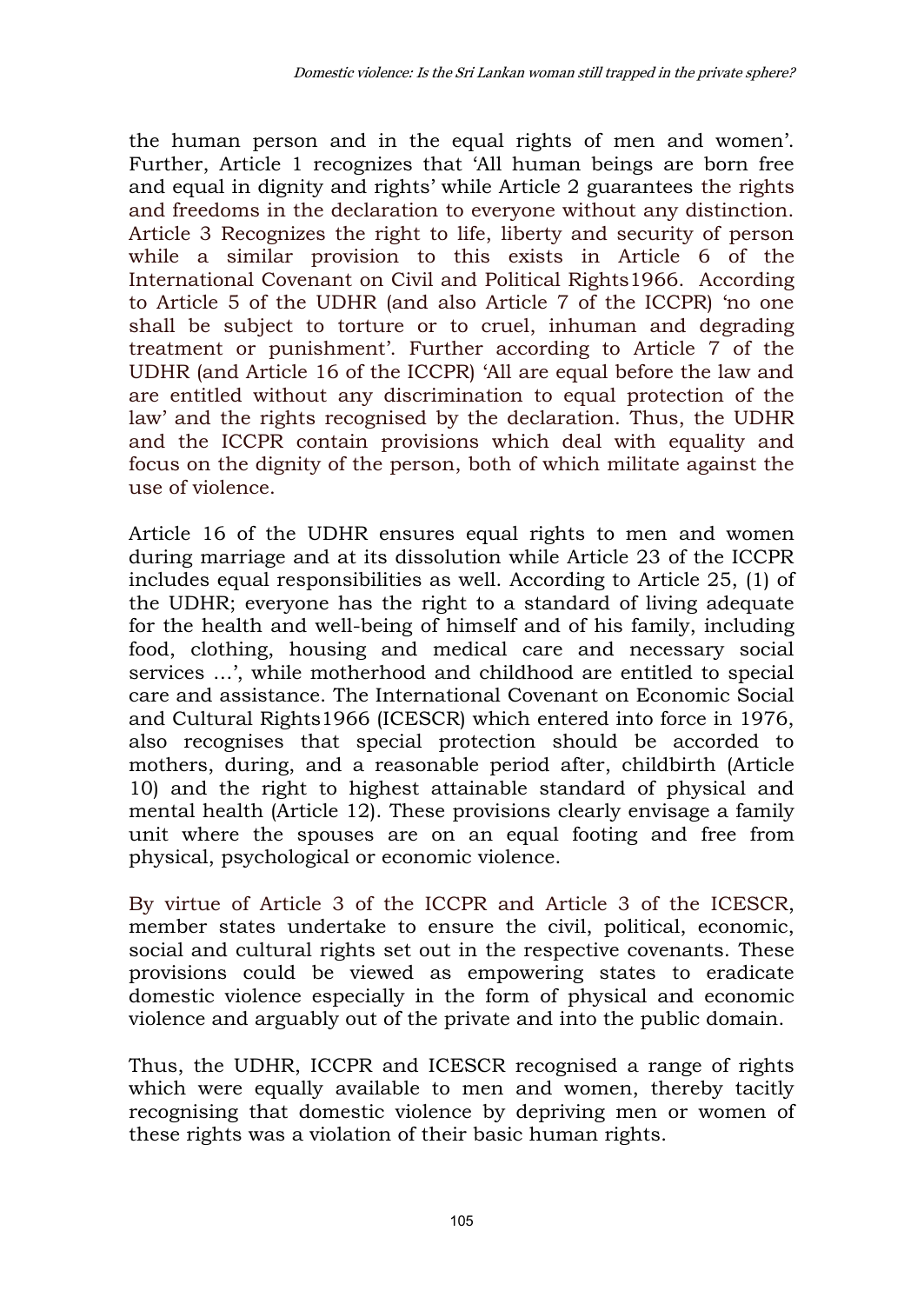### **The Convention on the Elimination of All Forms of Discrimination against Women**

The first international document which focused exclusively on women and has since paved the way for significant improvement of the position of women is the Convention on the Elimination of All Forms of Discrimination against Women 1979 which entered into force in 1982. Article 5 of CEDAW requires States 'to modify the social and cultural patterns of conduct of men and women, with a view to achieving the elimination of prejudices and customary and all other practices which are based on the idea of the inferiority or the superiority of either of the sexes or on stereotyped roles for men and women' as well as ensure family education to promote understanding of maternity as a social function and the common responsibility of men and women in upbringing and development of children. Further Article 16 obliges member states to take all appropriate measures to eliminate discrimination against women in all matters relating to marriage and family relations and ensure among other things equal rights and responsibilities as parents and in deciding the number and spacing of children.

The above provisions thus bind Signatories to CEDAW to actively take steps to eradicate the major causes of domestic violence. It would then appear that by these requirements of state intervention, CEDAW has envisaged dissolution of the private, public divide behind which most perpetrators of domestic violence take refuge.

#### **The Declaration on the Elimination of All Forms of Violence against Women**

CEDAW was followed in 1993 by the Declaration on the Elimination of All Forms of Violence against Women. This declaration, in its lengthy preamble, identifies the various conventions, such as the UNDHR, ICCPR, ICESCR and CEDAW which set out articles dealing with equality between the sexes, and recognizes that violence against women prevents the achievement of this equality. The declaration adopts the feminist theory in the preamble 'Recognizing that violence against women is a manifestation of historically unequal power relations between men and women, which have led to domination over and discrimination against women by men and to the prevention of the full advancement of women, and that violence against women is one of the crucial social mechanisms by which women are forced into a subordinate position compared with men…' (This view also finds expression in Article 118 of the Beijing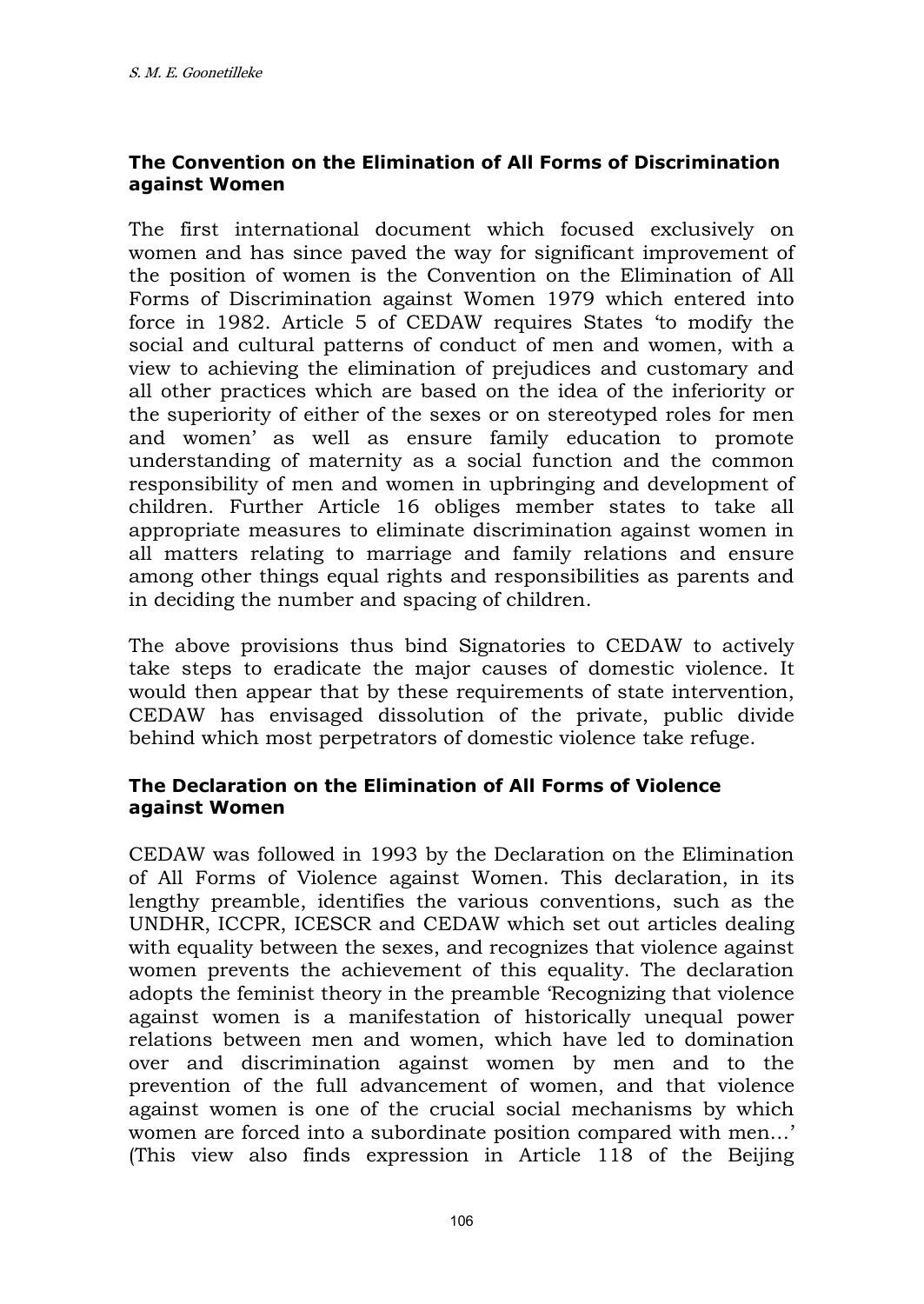Declaration discussed below). It points to the Economic and Social Council resolution (1990) which recognized that violence against women in the family and society was pervasive and cut across lines of income, class and culture and had to be matched by urgent and effective steps to eliminate its incidence and also focuses on the Economic and Social Council resolution (1991) which recommended the development of a framework for an international instrument that would address explicitly the issue of violence against women. The Declaration consists of six Articles, of which 1 and 2 set out a definition for violence, 3 discusses the rights of women and Articles 4 and 5 deal with State and UN obligations to eliminate violence respectively.

Article 1 states that; For the purposes of this Declaration, the term "violence against women" means any act of gender-based violence that results in, or is likely to result in, physical, sexual or psychological harm or suffering to women, including threats of such acts, coercion or arbitrary deprivation of liberty, whether occurring in public or in private life. This provision is thus a reiteration of the recognition of domestic violence as an issue requiring state intervention.

Article 2(a) further defines violence in the private sphere as follows; Violence against women shall be understood to encompass, but not be limited to, the following: Physical, sexual and psychological violence occurring in the family, including battering, sexual abuse of female children in the household, dowry-related violence, marital rape, female genital mutilation and other traditional practices harmful to women, non-spousal violence and violence related to exploitation;'. It is noteworthy that the Article does not seek to provide a comprehensive definition, by only 'encompassing' but not 'being limited to' the given description.

The above 2 articles clearly identify three major forms of violence in the private sphere and thereby domestic violence, namely, physical, sexual and psychological. (Subsequent developments have led to the current definition broadening to include economic violence). However the exact acts, which may constitute such abuse, have not been defined and one needs to examine the various international instruments to gain some perspective regarding the scope of these forms of violence. The women's rights set out in Article 3 i.e. rights to life, equality, liberty and security, highest standard possible of physical and mental health, and freedom from discrimination,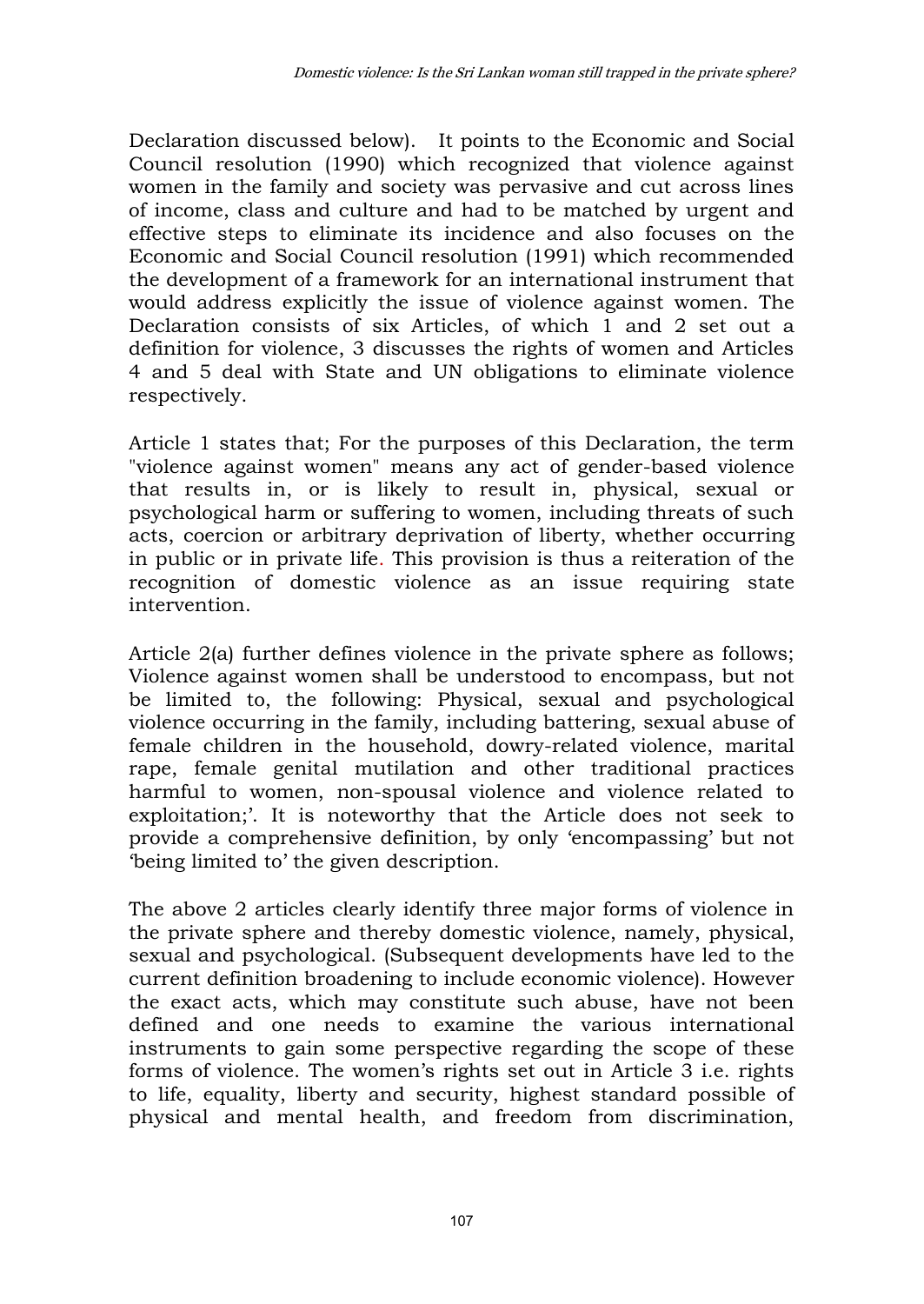torture and all forms of cruel, inhuman and degrading treatment or punishment, are an echo of the provisions in the UDHR, ICESCR, ICCPR and CEDAW.

Clear indication of the state's role and the intention to bring domestic violence out of the private sphere is seen in Article 4, which declares that 'States should condemn violence against women and should not invoke any custom, tradition or religious consideration to avoid their obligations with respect to its elimination'. This Article provides 17 guidelines states may adopt, in working towards elimination of violence against women in its many forms and in adopting national policies regarding it. These guidelines include enacting domestic legislation, providing effective mechanisms of access to justice, punishment of perpetrators and providing effective remedies for those subjected to violence including, 'rehabilitation, assistance in child care and maintenance, treatment, counselling, and health and social services, … as well as support structures, and … measures to promote their safety and physical and psychological rehabilitation.' Article 4 also focuses on the need to sensitize law enforcement and other public officers regarding gender issues and to ensure that laws do not 're-victimize' those subjected to violence by gender insensitive laws, enforcement practices and other interventions. Further, Article 4 J, reiterates State obligations set out in Article 5 of CEDAW discussed above. Thus, Article 4 is a strong indicator of a move away from treating domestic violence as a private matter, and towards one requiring state intervention.

#### **The Beijing Declaration and Platform for Action**

Commitment to the UDHR, CEDAW and the 1993 Declaration was reiterated at the fourth World Conference on Women, held in Beijing China in September 1995. The Beijing Declaration in its 'Platform for Action' deals with violence against women in section D, which adopts the same definitions of violence and sets out similar state obligations as the 1993 Declaration discussed above.

Additionally several articles encompass domestic violence. Article 21 emphasizes the need for prevention and elimination of all forms of violence against women and girls. Article 117 recognizes that acts or threats of violence in the home can create fear and insecurity in women, prevent achievement of equality, and limit women's access to resources. The Article recognizes violence as a 'crucial social mechanism' to put women into a subordinate position to men (which is an echo of the preamble to CEDAW) and continues; '…In many cases, violence against women and girls occurs in the family or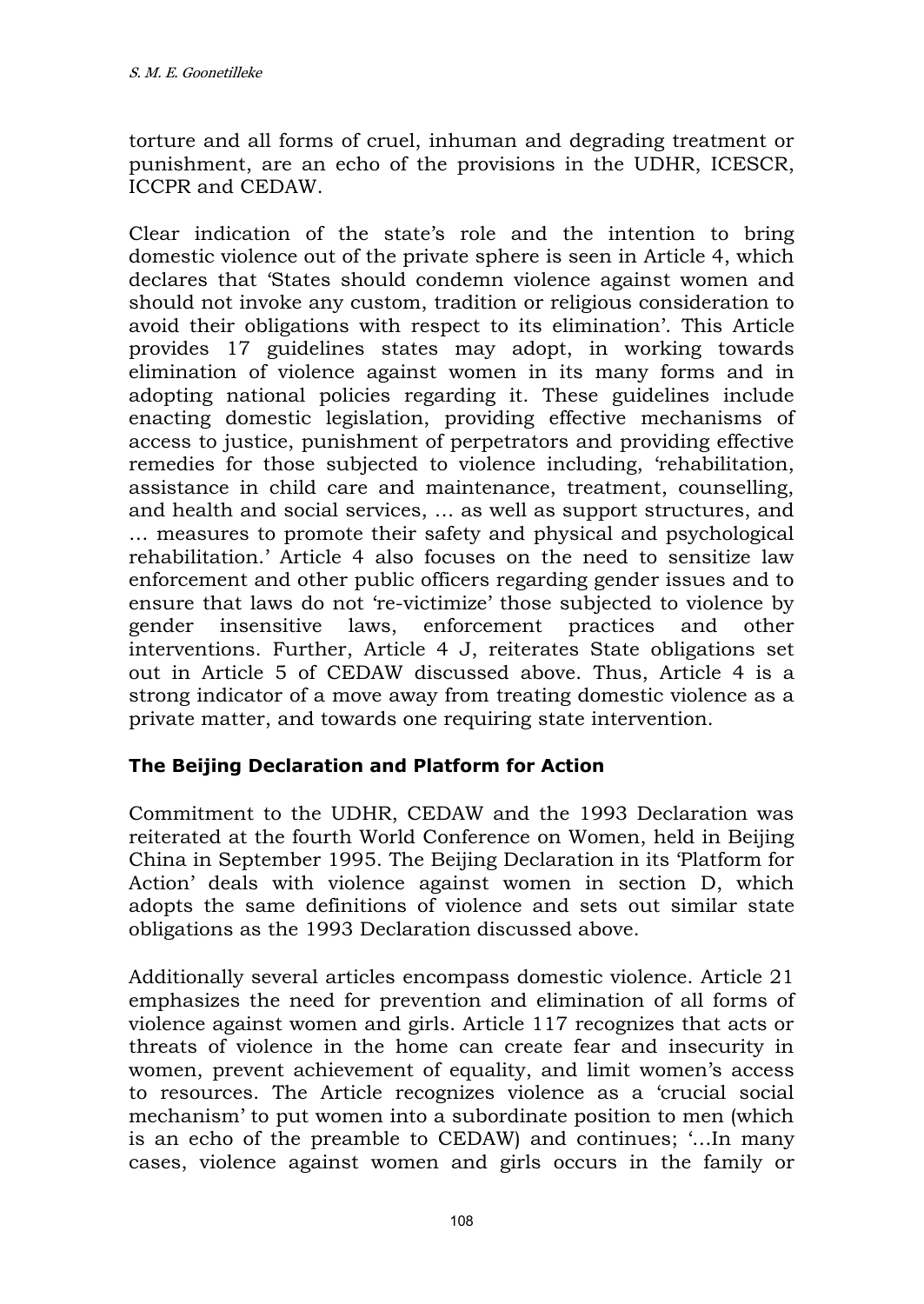within the home, where violence is often tolerated. The neglect, physical and sexual abuse, and rape of girl children and women by family members and other members of the household, as well as incidences of spousal and non-spousal abuse, often go unreported and are thus difficult to detect. Even when such violence is reported, there is often a failure to protect victims or punish perpetrators.' Article 117 thus indicates awareness that violence in a domestic setting is viewed as a matter within the private sphere.

Further, Article 18 reiterates the feminist theory regarding violence and continues thus, '…Violence against women throughout the life cycle derives essentially from cultural patterns, in particular the harmful effects of certain traditional or customary practices and all acts of extremism linked to race, sex, language or religion that perpetuate the lower status accorded to women in the family, the workplace, the community and society. Violence against women is exacerbated by social pressures, notably the shame of denouncing certain acts that have been perpetrated against women; women's lack of access to legal information, aid or protection; the lack of laws that effectively prohibit violence against women; failure to reform existing laws; inadequate efforts on the part of public authorities to promote awareness of and enforce existing laws; and the absence of educational and other means to address the causes and consequences of violence. Images in the media of violence against women, in particular those that depict rape or sexual slavery as well as the use of women and girls as sex objects, including pornography, are factors contributing to the continued prevalence of such violence…' This Article too recognizes the pressures to maintain domestic violence within the private sphere and the difficulty to combat such violence in the absence of state intervention.

The declaration then goes on to identify measures that could be taken to prevent violence by addressing the issues highlighted above. Article 119 recommends a 'holistic and multidisciplinary approach' in eliminating violence, including educational systems and socialization processes which focus on equality, respect and mutual cooperation between the sexes.

The Beijing Platform of Action contains strategies to address the issues regarding violence, many in line with the 1993 Declaration. Additionally Article 124 (d) recommends 'access to just and effective remedies including compensation and indemnification and healing to victims and rehabilitation of perpetrators'. Article 125 (a)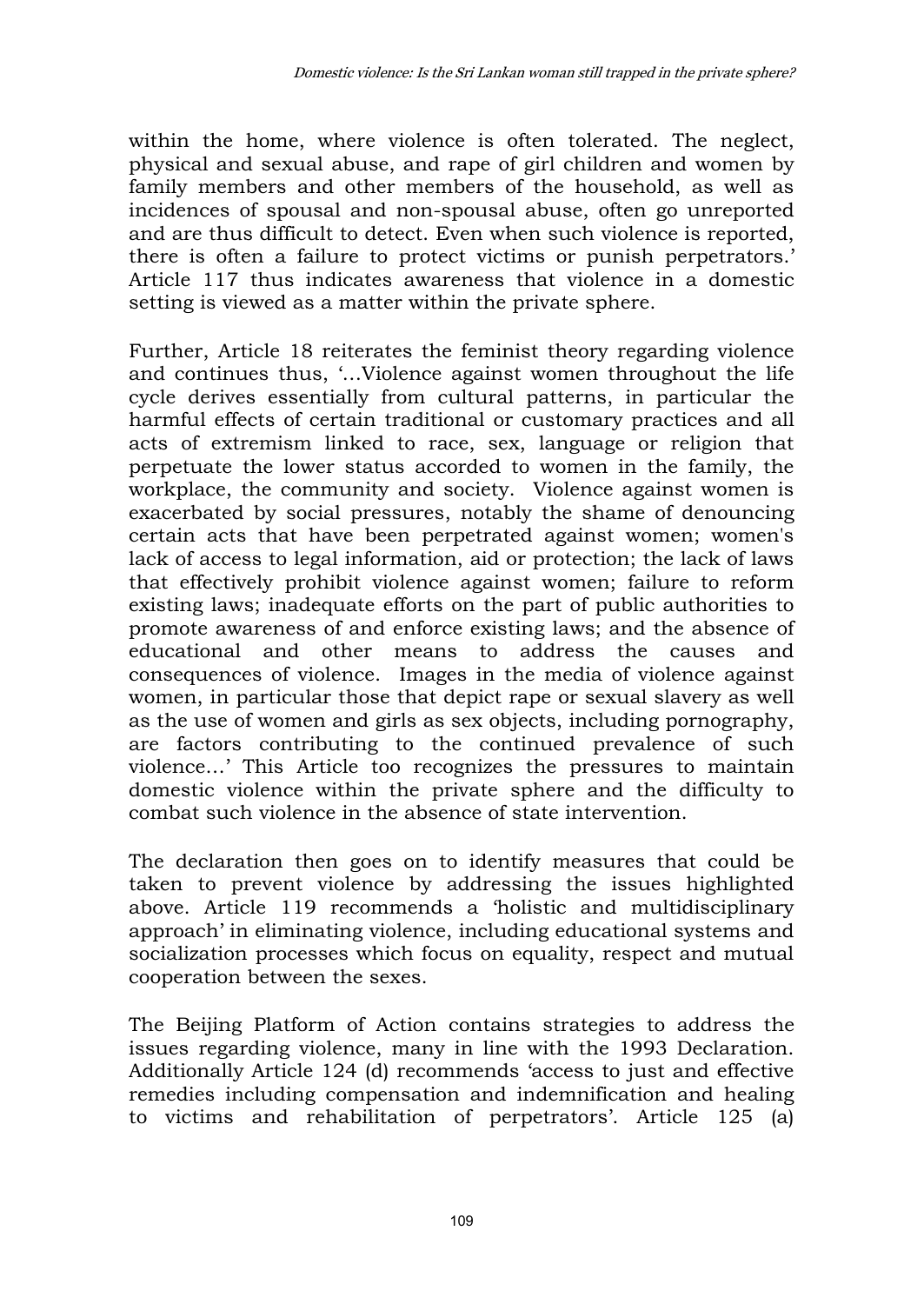recommends governments to provide ' well-funded shelters and relief support for girls and women subjected to violence, as well as medical, psychological and other counseling services and free or lowcost legal aid, …(and) appropriate assistance to enable them to find a means of subsistence' while Article 125 (i) recommends that the States, 'Provide, fund and encourage counseling and rehabilitation programmes for the perpetrators of violence and promote research to further efforts concerning such counseling and rehabilitation so as to prevent the recurrence of such violence'. All these recommendations are clearly aimed at promoting state intervention and bringing domestic violence out of the private sphere.

Commitment to the obligations undertaken at Beijing was reiterated in the Political Declaration and outcome document entitled, "further actions and initiatives to implement the Beijing Declaration and Platform for Action" (2000) and by the resolution adopted on the 'Intensification of Efforts to Eliminate Violence against Women' (2008), where obligations were undertaken by Article 16(k) to 'ensure that effective legal assistance is available to all female victims of violence so that they can make informed decisions regarding, inter alia, legal proceedings and issues relating to family law, and also ensuring that victims have access to just and effective remedies for the harm that they have suffered …'

#### **Conclusions Regarding International Conventions and Treaties**

It is apparent that though there were no specific international documents dealing with domestic violence till the CEDAW Convention, many other documents existed which could have been used to uphold women's rights to a life without violence. Subsequently there has been sustained international concern on the issue of violence against women in its many forms and with specific focus on domestic violence as well. Most of these documents not only reiterate obligations in previous documents, but continue to expand the nature of these obligations as a result of increased awareness of the forms of violence women are subjected to and as various remedies to combat it are recognized. Thus, while the original documents dealt with the core issues alone, later documents expanded to include counseling for victims and perpetrators as well as shelters, legal aid, awareness in family law and the role of the media. It could, therefore, be concluded that these international documents provide a fairly comprehensive coverage of the issues arising with regard to domestic violence.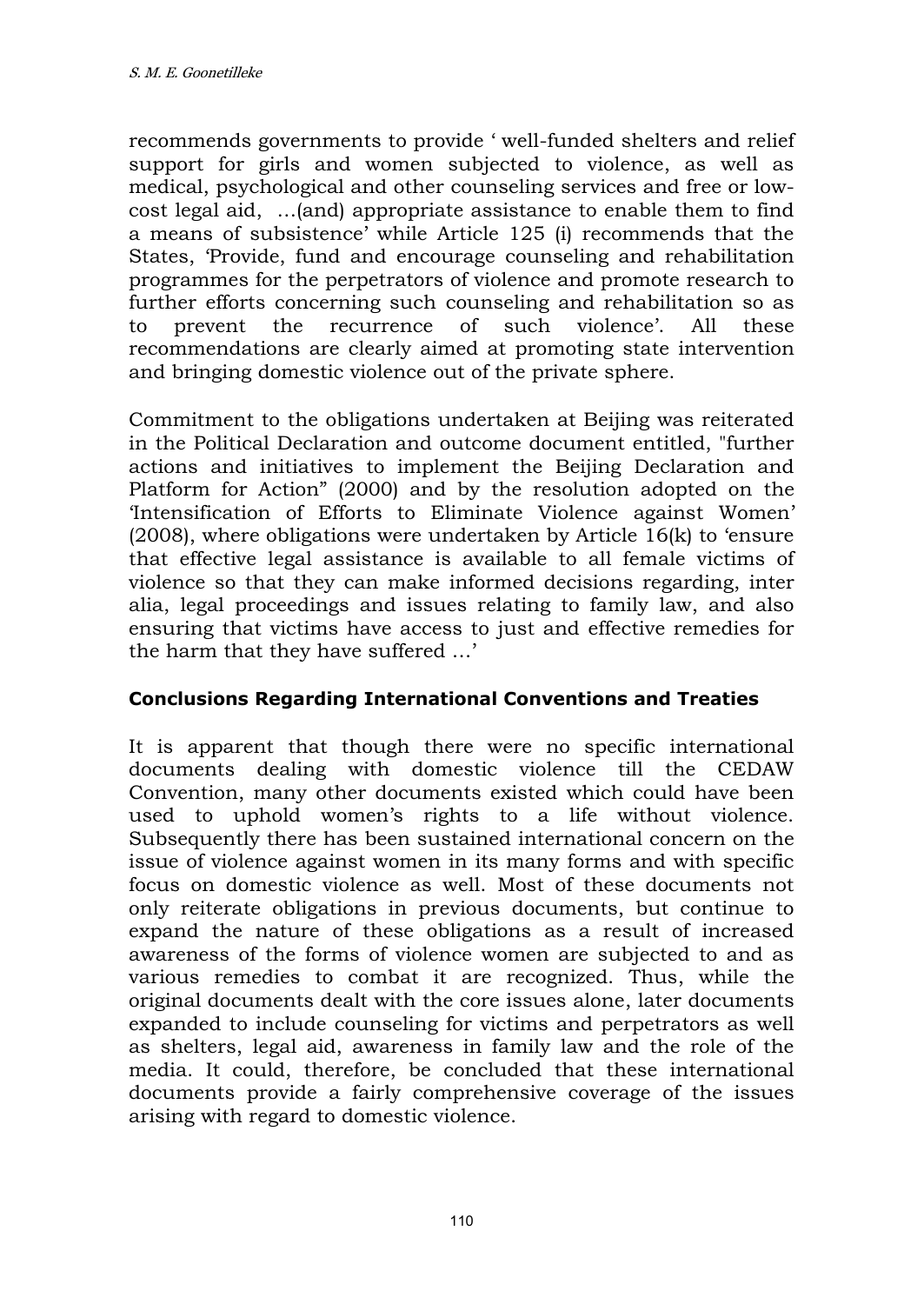Three key themes appear to unite the above instruments, *i.e*. that domestic violence is primarily a result of the attempt of the male to dominate the females; that cultural and traditional practices are used to maintain the status quo of male domination and retain it within the private sphere; that state intervention is mandatory to eradicate such violence and bring it into the public sphere.

Domestic violence is a predominantly female issue and is the perspective from which this issue is studied. However, it must be recognized that males too may be victims of such violence and that any legislation should, therefore, adopt a gender neutral stance.

Sri Lanka is a signatory to all the above conventions and therefore under an obligation to ensure attainment of these objectives within the country. Therefore, the author intends next to examine the Sri Lankan law in order to identify the extent to which this has been achieved.

# **The Sri Lankan Legal Regime**

The development of legal provisions to combat domestic violence in Sri Lanka can be seen in the Women's Charter of 1993 and the Prevention of Domestic Violence Act of 2005.

# **The Women's Charter**

In 1993 Sri Lanka formulated the Women's Charter setting out the state policy regarding women and reiterating obligations undertaken pursuant to international treaties. By Article 16, the State expressed its intention to take measures to prevent violence against women in the family in its many manifestations including rape, physical and mental abuse, and torture and cruel, inhuman or degrading treatment.The National Committee on Women (NWC) was established to monitor the progress in implementing the Charter. This may be seen as the first step towards recognizing the impact of allowing domestic violence to remain in the private sphere and bringing it into the public one. Subsequent to the Beijing Conference, the Ministry of Women's Affairs drew up a National Action Plan (NPA) for women in Sri Lanka on the lines of Platform of Action for Women, recommending actions to eliminate violence against women. However, no significant attempt was made to bring in legislative reform until the enactment of the Prevention of Domestic Violence Act.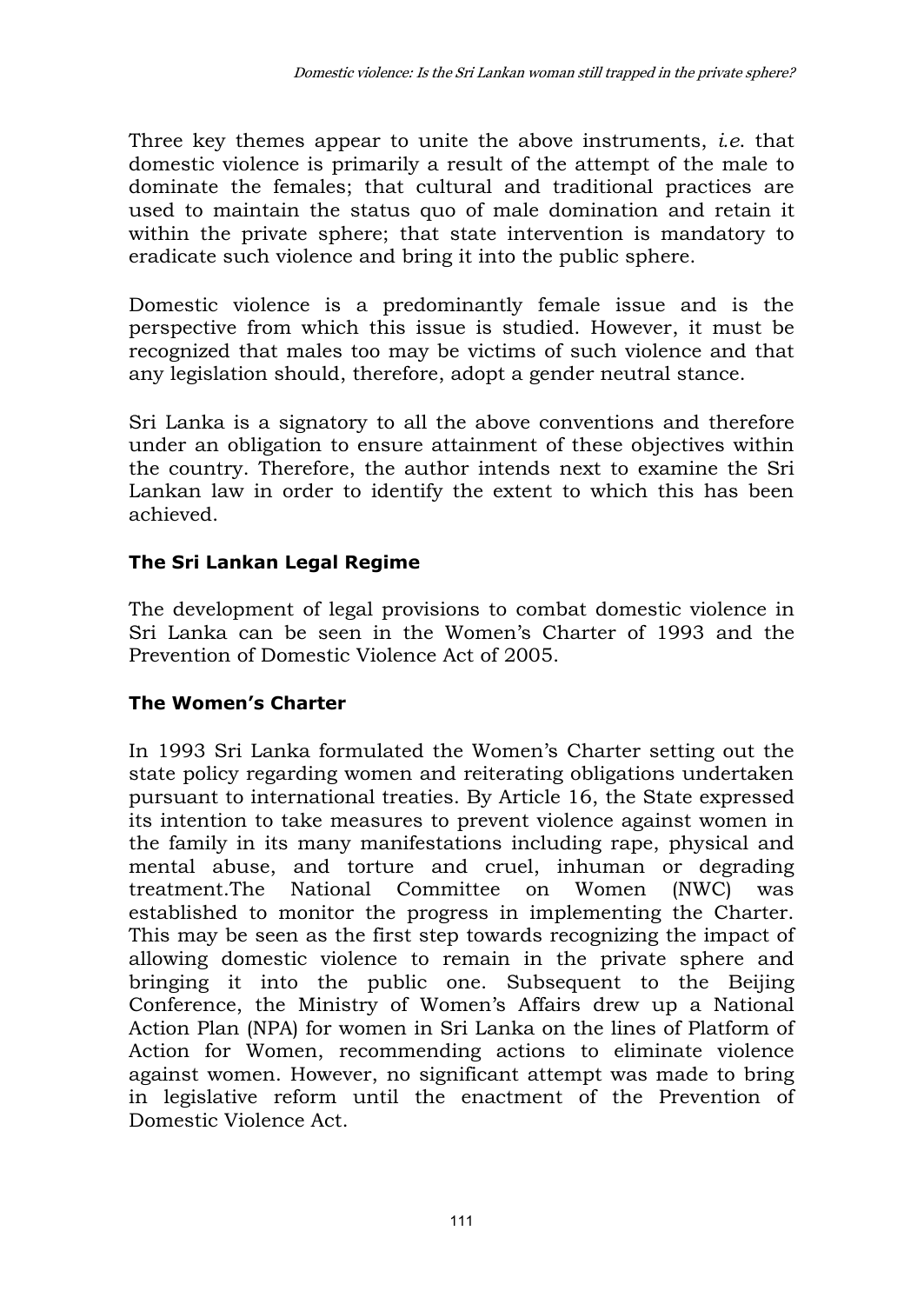#### **The Prevention of Domestic Violence Act No 34 of 2005**

Specific legislation dealing with domestic violence was not enacted in Sri Lanka until the Prevention of Domestic Violence Act No 34 of 2005. A study of the Act reveals that in reality no new offences were created under it and that the Act once again looks to the Penal Code to identify and punish domestic violence. Since the Act only provides civil remedies the offences identified and punished under criminal law before and after the Act remain unchanged.

What then has been achieved by the passage of the Prevention of Domestic Violence Act? Have the framers of the Act succeeded in bringing domestic violence into the public sphere and created a legal regime which effectively protects those subject to such violence? It is necessary to study the provisions of the act in order to find the answer to these questions. .

#### **The Definition of Domestic Violence under the Act**

Section 23, defines domestic violence as follows; '"domestic violence" means (*a*) an act which constitutes an offence specified in Schedule I (or) (*b)* any emotional abuse, (either of which is) committed or caused by a relevant person within the environment of the home or outside and arising out of the personal relationship between the aggrieved person and the relevant person'.

The offences identified by schedule 1 of the Act are, all offences contained in Chapter XVI of the Penal Code, extortion (Section 372 of the Penal Code), criminal intimidation (Section 483 of the Penal Code) and attempt to commit the above offences.

The offences set out in chapter XVI of the Penal code are offences affecting the human body, *i.e*. offences affecting life, causing hurt, wrongful restraint and confinement, criminal force and assault, kidnapping, abduction and slavery, rape and incest and publication of matters relating to certain offences. Each of these headings, deal with several offences.

 Offences affecting life are culpable homicide and attempt; murder and attempt to murder; causing death by negligence; abetment to suicide; acts dealing with miscarriage and abandonment and cruelty to children.

Offences relating to causing hurt are; hurt; grievous hurt; hurt by use of weapons; to extort property or to constrain to an illegal act; to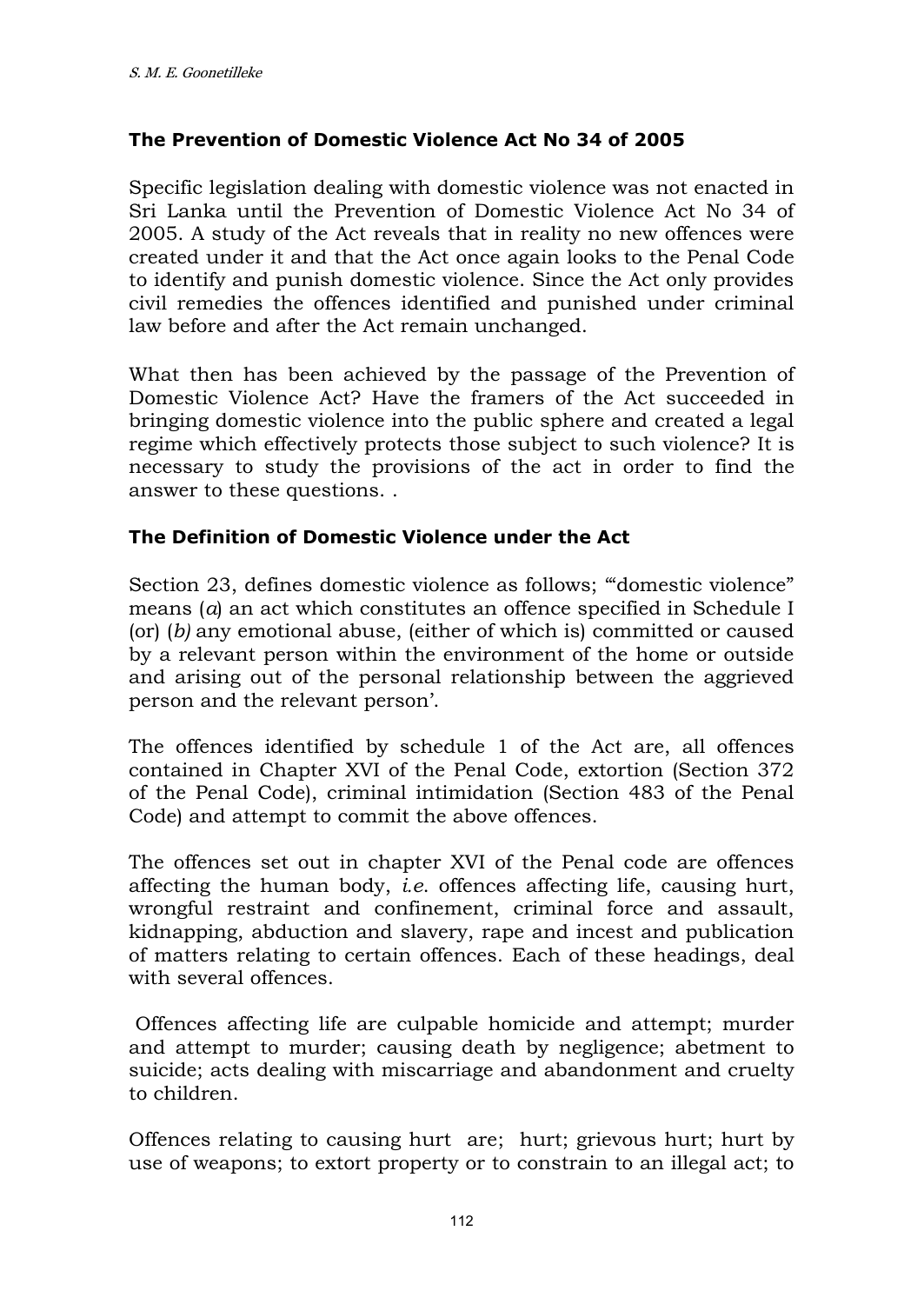extort confession or to compel restoration of property; to deter a public servant from his duty; causing hurt on provocation; and causing hurt by an act which endangers life or the personal safety of others.

The offences of wrongful restraint and confinement dealt with in the Penal code include separate offences for wrongful confinement for three or more days and ten or more days; wrongful confinement of a person for whose liberation a writ has been issued; wrongful confinement in secret; and wrongful confinement for the purpose of extorting property, constraining to an illegal act, to extort a confession or compel restoration of property.

Offences of criminal force and assault include sexual harassment; using criminal force to deter a public officer from discharge of his duty; use of assault and force on grave and sudden provocation and assault or force for the following purposes; with intent to dishonour a person without grave or sudden provocation, attempting to commit theft of property carried by a person, in attempting to wrongfully confine a person.

Kidnapping, abduction and slavery deal with the following offences; kidnapping from Sri Lanka and from lawful guardianship; debt bondage, serfdom, forced or compulsory labour, slavery and recruitment of children for use in armed conflict; wrongfully concealing or confining a kidnapped person; kidnapping a child under 10 years with intent to steal movable property from the person of the child; procuration; sexual exploitation of children; trafficking; offences relating to adoption; soliciting a child; cohabitation by inducing belief of a lawful marriage; bigamy; entering into a second marriage by concealing first marriage from second partner; performing a second marriage without intending to enter into lawful marriage; kidnapping or abduction for the following purposes- murder, with intent to secretly and wrongfully confine, to compel a woman to marriage, for subjection to grievous hurt or slavery.

Rape and incest include unnatural offences, acts of gross indecency between persons and grave sexual abuse. The above definition of domestic violence raises several issues. When one compares the Sri Lankan definition with the content of the international documents discussed above, it becomes clear that our law has not adopted a comprehensive approach to identifying and addressing domestic violence. The definition simply adopts wholesale several provisions in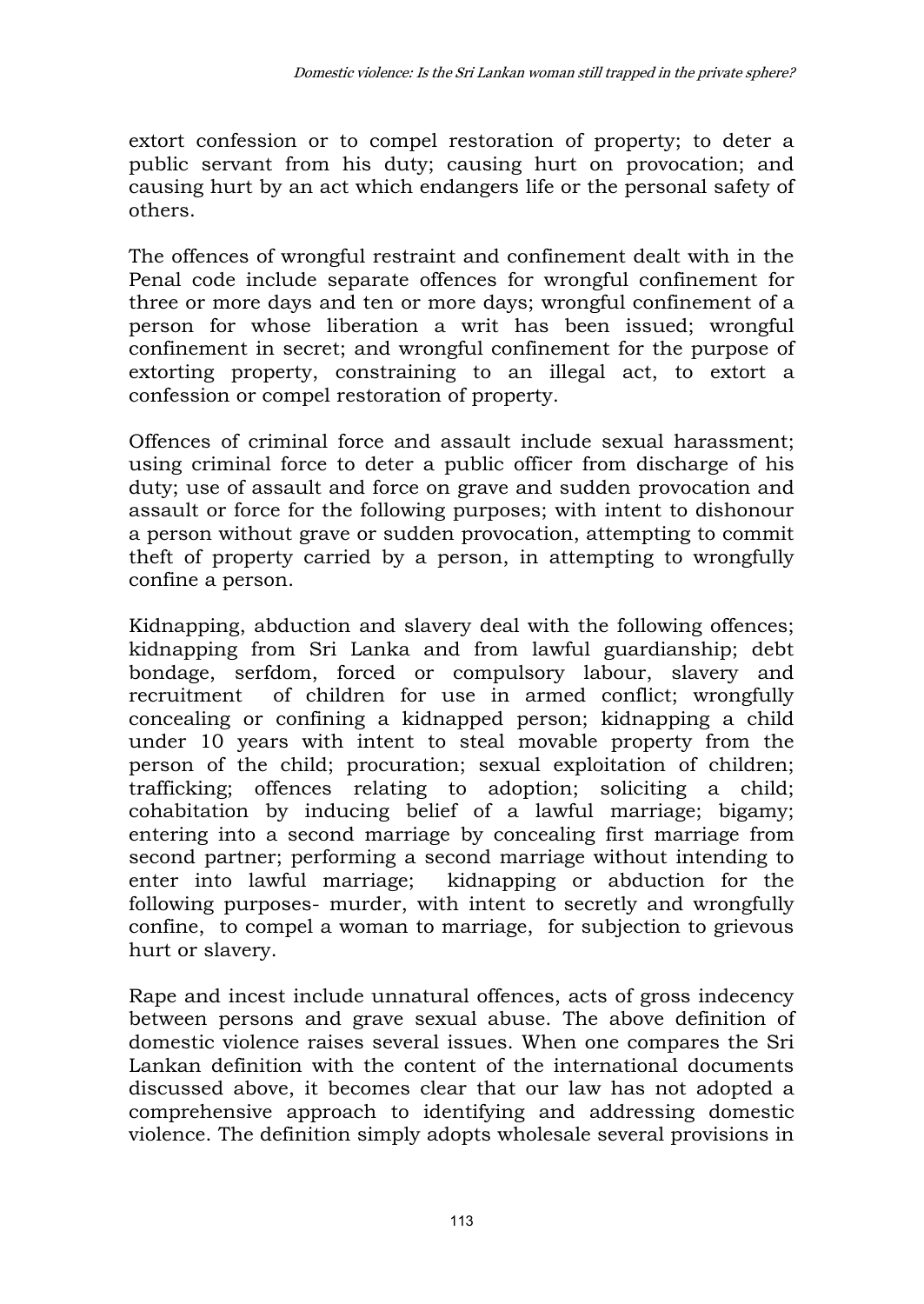the Penal Code and as the contents of these provisions indicate, several of these offences do not fit comfortably within the concept of domestic violence. The offences under the Penal Code have been drafted to cover a much broader spectrum of situations including the protection of public officers. Several of the later provisions such as procuration, sexual harassment and trafficking were included as a result of concerns arising at national level. Studies done in Sri Lanka (Gomez, 2006; Gunaratne, 2001; 2007, Hussain, 2000) reveal that the health sector, police and judiciary still do not view domestic violence as a serious issue and the author contends that dealing with this issue using the same provisions as applied in a more general context is likely to lead to the trivializing of the offences occurring in the domestic sphere.

It is also of concern that the Act simply states that 'all offences contained in Chapter XVI of the Penal Code' would constitute acts of domestic violence. Thus, both access to the Penal code and ability to read through this fairly extensive chapter are necessary to identify the scope of the Act. When one considers those to whom the Act is of most concern-the average citizen this seems to place the law outside his/her grasping, reserved for those better versed in the law. A simply expressed comprehensive document would appear to be more suitable for a law that needs wide dissemination and clear understanding.

It is also important to note that for purposes of the Act, rape must be defined as set out in chapter XVI of the Penal Code. The original provisions on rape contained in Sections 363 and 364 of the Penal Code were amended by Penal Code Amendment Act No 22 of 1995. Although this amendment was considered progressive to the extent that it introduced mandatory sentencing and stiffer penalties, the provisions regarding marital rape set out in Section 363 are fairly limited. According to section 363 (b), rape is committed where sexual intercourse occurs 'without her consent even where such woman is his wife and she is judicially separated from the man'. This means forcible intercourse with a woman who is still living with the man or who is 'de facto' as opposed to judicially separated from the man will not be considered as rape. Similarly, Section 363 (e) states that sexual intercourse is rape when done 'with or without her consent when she is under sixteen years of age, unless the woman is his wife who is over twelve years of age and is not judicially separated from the man'. As regards married women, this section will only apply to Muslim women since the minimum age of marriage under both the Kandyan law [by virtue of Section 6 of the Kandyan Marriage and Divorce Act as amended by Section 3 of Amendment No 19 of 1995]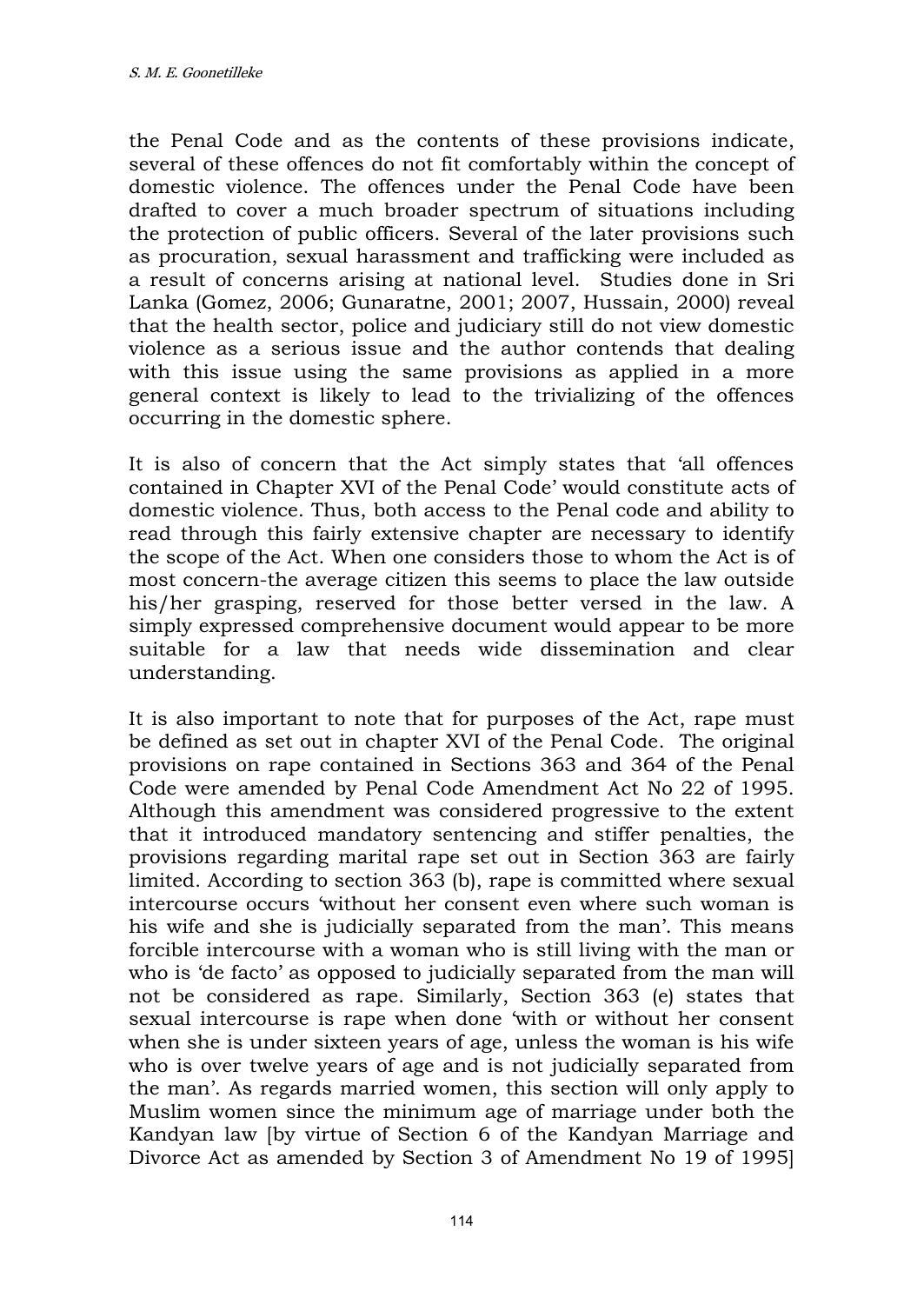and general law [by virtue of Section 15 of the Marriage Registration Ordinance 1907 as amended by Section 2 of the Amendment No 18 of 1995] is eighteen years. However there is no protection under the Penal Code or the Act for a Muslim wife even a day over twelve who is forced into sexual intercourse by her husband. It is noteworthy that the original Amendment had a broader definition which was narrowed due mainly to protests from the Muslim lobby and which appears to be in direct conflict with Article 4 of the 1993 Declaration. However, it is a serious deficit when an Act designed to prevent domestic violence defines marital rape in such a narrow manner. Such a definition denies married women relief for one of the commonest forms of domestic violence and reinforces the belief that such acts are retained within a private sphere beyond state intervention.

Section 23 of the Prevention of Domestic Violence Act defines emotional abuse as 'a pattern of cruel, inhuman, degrading or humiliating conduct of a serious nature directed towards an aggrieved person'. The use of the term 'conduct of a serious nature' gives rise to some concern. Issues arise as to who decides what is 'serious' and how it is decided. In addition, how is the word 'pattern' defined? Does this mean that emotional abuse can only take place if it is continuous and if so how many events are necessary to establish a 'pattern'? It is doubtful if applying the usual 'reasonable man' test would be acceptable, in the light of the prevailing attitudes among the law making and implementing authorities.

It is also noteworthy that financial or economic abuse is not encompassed within the definition of domestic violence. While some acts of economic abuse may arguably be brought within the definition of emotional abuse as 'a pattern of degrading and humiliating conduct', not all such acts would fall within this and it is also uncertain if such acts would be considered 'serious' or indicative of a 'pattern' as is required by the definition. As Radika Coomaraswamy has commented to Sathkunthanathan (2005) the definition for domestic violence in the Act has failed the test of 'broadest possible definition of acts of domestic violence' which is the recommended standard. Thus, a more comprehensive and clear definition for domestic violence should have been adopted in the Act. The author argues that the vagueness of the definition itself may act as an impediment in bringing to task persons who commit domestic violence and thus place such acts beyond state intervention.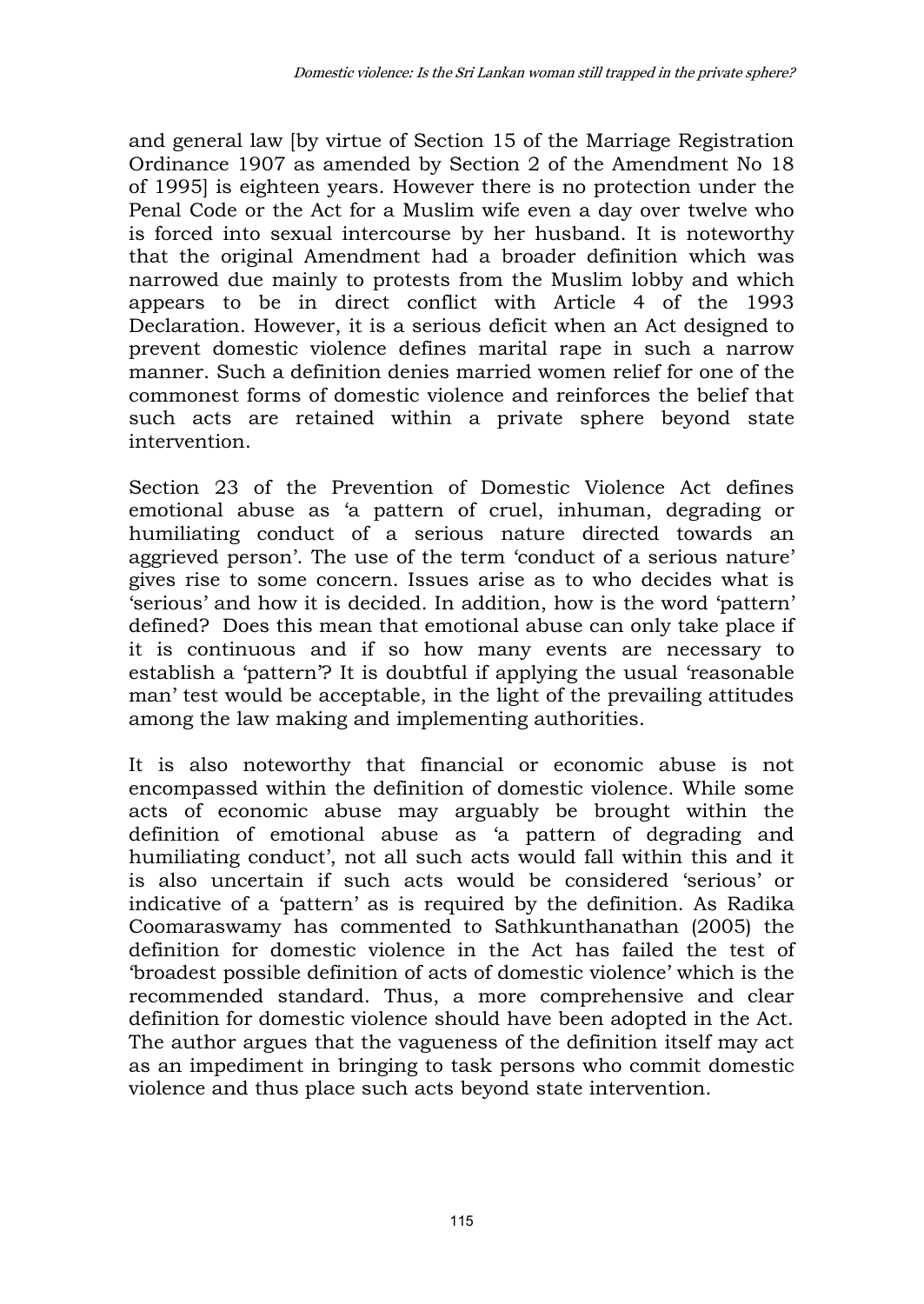### **Is Domestic Violence a Crime?**

As stated earlier, although domestic violence has been defined in the Act, no new offence is created by the Act itself. The whole thrust of the Act is on the creation of Protection Orders. Section 23 of the Act states that aggrieved persons would continue to have the right to institute civil or criminal proceedings. In order to do so, one would have to access the normal civil and criminal laws. Thus, police may prosecute the abuser under the relevant provisions of the Penal Code cited above or any other applicable provisions of the Penal Code to obtain a conviction with fine or imprisonment; alternatively the abused person could bring civil action in order to obtain compensation. Thus, the only remedy a person is provided by the Act is a Protection Order against future violence and no means for obtaining relief or compensation for abuse already suffered is provided under it.

The author argues that the law should create a separate crime titled, 'domestic violence' so that perpetrators' can be prosecuted for 'domestic violence' itself instead of being prosecuted for an act committed in breach of the general provisions of the Penal Code. This is likely to be a more effective deterrent to perpetrators and place responsibility for its eradication more firmly on the state and in the public sphere.

#### **Protection Orders**

The Act contains comprehensive provisions regarding Protection Orders. A welcome feature of the Act is the gender neutrality of the provisions which therefore entitle not only women but also men to the protections afforded by the Act. The Act under Section 23 also recognises a wide range of persons against whom such protection maybe sought. These include the spouse, ex-spouse or co-habiting partner as well as the father, mother, grandfather, grandmother, stepfather, stepmother, son, daughter, grandson, granddaughter, stepson, stepdaughter, brother, sister, half-brother, half-sister, step brother, step-sister, siblings of a parent, child of a sibling, child of a sibling of a parent (of the aggrieved person, or his/herspouse, former spouse or cohabiting partner). Thus, the act protects against both marital and non marital partners and well as against a range of relatives of both the abused person and his or her partner or former partner.This broad definition is capable of covering most circumstances in which domestic violence occurs and is thus a salutary feature.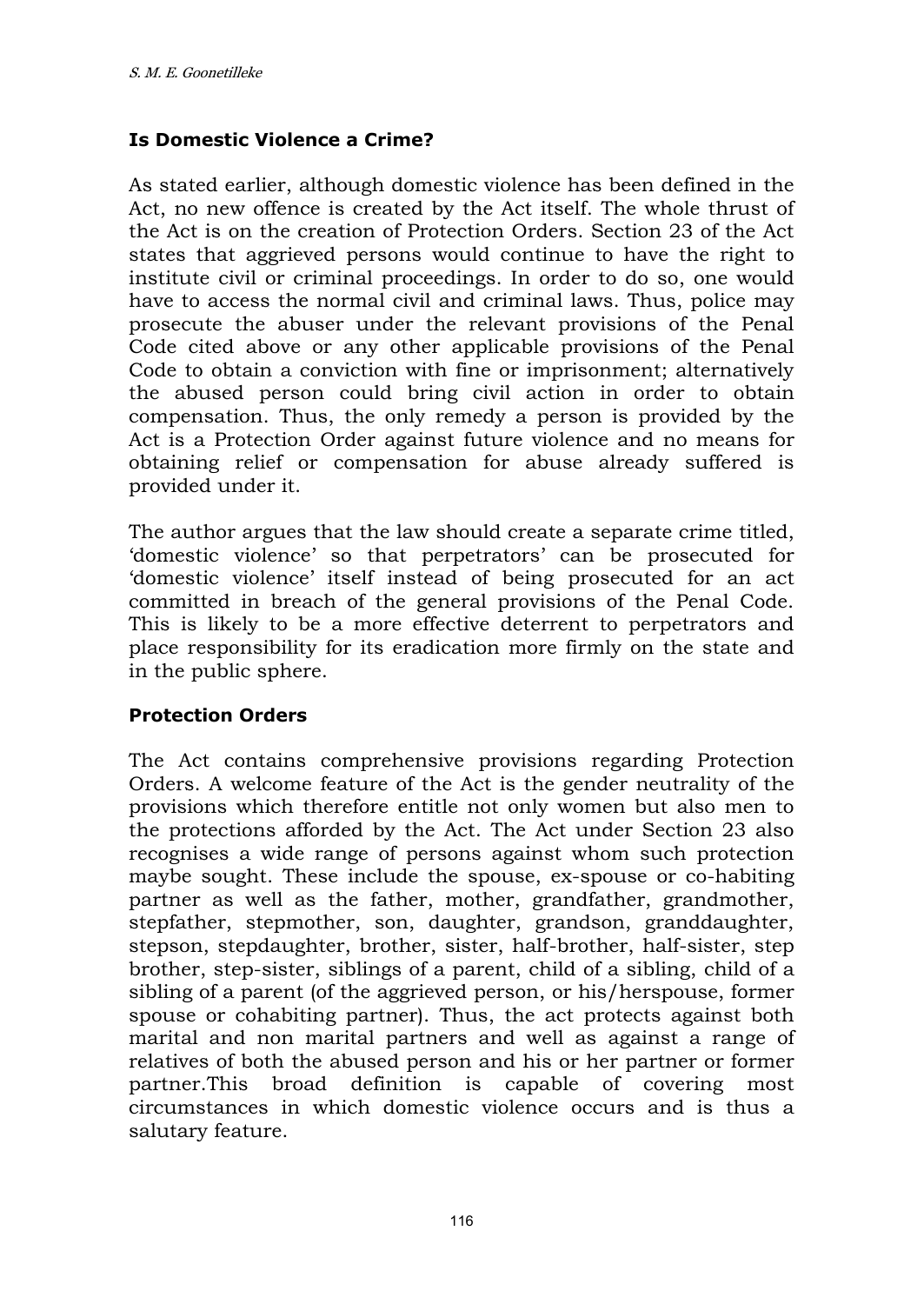A number of persons are given 'standing' to apply for Protection Orders by virtue of Section 2 (2) of the Act. Therefore not only the aggrieved person, but also a police officer is entitled to file for such order. As regards a child, a guardian, parent, person with whom the child resides or officer of the National Child Protection Authority may also do so. This is a positive aspect of the Act, as it recognises that a person maybe caught up in the cycle of domestic violence and unable to escape it. It also recognizes that the state should play a role in protecting persons subject to violence in the private sphere and provides for proactive state intervention.

Speedy hearing of the application is contemplated by Section 4 of the Act which provides for the application to be heard within two weeks. However, Gomez (2006) argues that this time period is inadequate, especially when the whereabouts of the offender is unknown, as magistrates insist on a probation officer's report before issuing an order. Pending the hearing, the Magistrate's court also has jurisdiction to issue Interim Protection Orders if it is deemed necessary for the safety of the aggrieved person and this Order would remain in force till it is vacated or replaced with a Protection Order. The order could include prohibitions against committing acts of violence as well as the prohibitions and conditions included in a Protection Order. Further, the court could order the parties to attend counseling sessions with a social worker or family counselor and also appoint such persons as well as probation officers, family health workers or child's rights protection workers to monitor and report on the observance of the order.

After hearing the application, the court may issue a Protection Order preventing the person from committing acts of violence as well as setting out other prohibitions and supplementary orders. The prohibitions which may be imposed are contained in Section 11 and are as follows; prohibits entering or occupying a shared residence or a specified part of it; entering the aggrieved person's, residence, workplace, school, or place of shelter; prohibits prevention of the aggrieved person from entering or remaining in the shared residence; prohibits or lays down conditions with regard to contacting children; prohibits preventing use or access to shared resources; prohibits contact or attempt to contact aggrieved person; prohibits acts of violence against 'Other Persons' (relative, friend, social worker or medical officer) assisting the aggrieved person; prevents following the person or engaging in conduct detrimental to the safety, health or well being of the aggrieved or Other Person; prevents selling,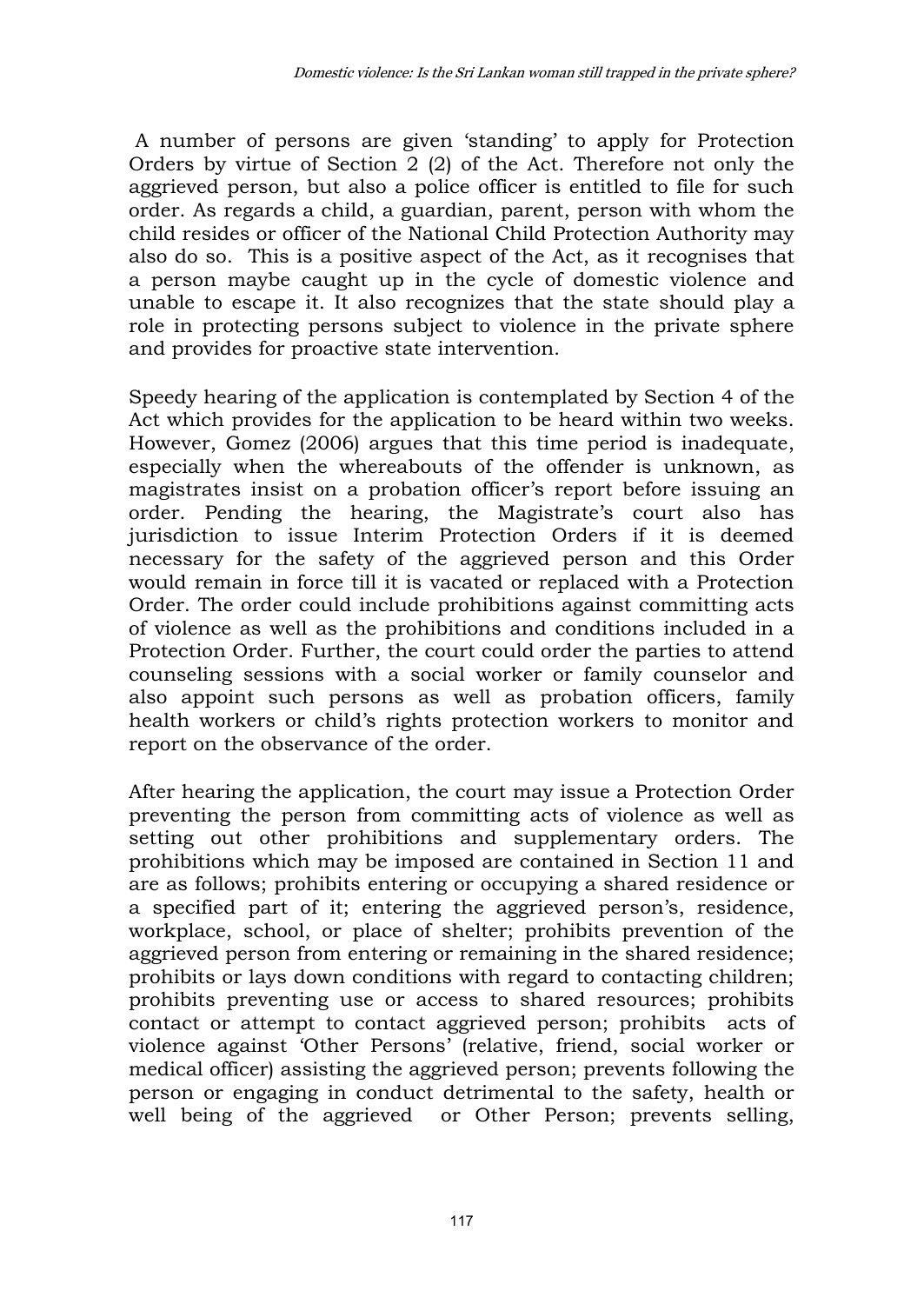transferring, alienating or encumbering the matrimonial home thereby placing the aggrieved person in a destitute position.

Once a Protection Order is made, the court could also make the following orders as set out in Section 12 for the immediate safety, health and welfare of the aggrieved person; order the police to seize any weapons in the respondent's possession; order police to accompany the aggrieved person to any place to assist with the collection of personal property of such person and his/her children; order the two persons to attend mandatory counseling sessions, psychotherapy or other forms of rehabilitative therapy; order temporary accommodation/shelter for the aggrieved person while maintaining confidentiality as to location; order a social worker, family counselor, probation officer or family health worker to monitor the observance of Order and submit a report every three months; if the respondent owes a duty of support to the aggrieved person order to provide urgent monetary assistance or to pay and provide facilities for residence of aggrieved party depending on the resources and needs of the parties. The parties' rights under the Maintenance Act remain unaffected by these provisions and in the event of non-payment dues could be claimed direct from the respondent's employer.

As seen, above Sections 10-12 contain the relief available to a survivor of domestic violence. These are aimed at protecting the person from further abuse and providing for him/her. The Protection Order is issued for a maximum of one year and can on subsequent application be extended, varied or revoked. There is also provision to appeal from the order. Another salutary feature is that once an Order is made a copy of it is provided to the Officer in Charge of the police stations in the area where both the aggrieved person and respondent reside. This provision could be used to ensure a more proactive role by police in the protection of the aggrieved person.

However, Sathkunthanathan (2005) noted several shortcomings in this regard at the Bill stage of the Act which remained unaddressed in the final Act. These include the absence of provisions requiring medical service providers to report abuse, the absence of provisions dealing with the manner in which police should respond to complaints of violence and absence of services and treatment for victims including crisis centres and medical care. Gomez (2006) too noted shortcomings with regard to implementing the Act; magistrates' trivializing issues of domestic violence due to regularly handling more 'serious' offences like murder; absence of family counsellors in some courts, even though required by the Act,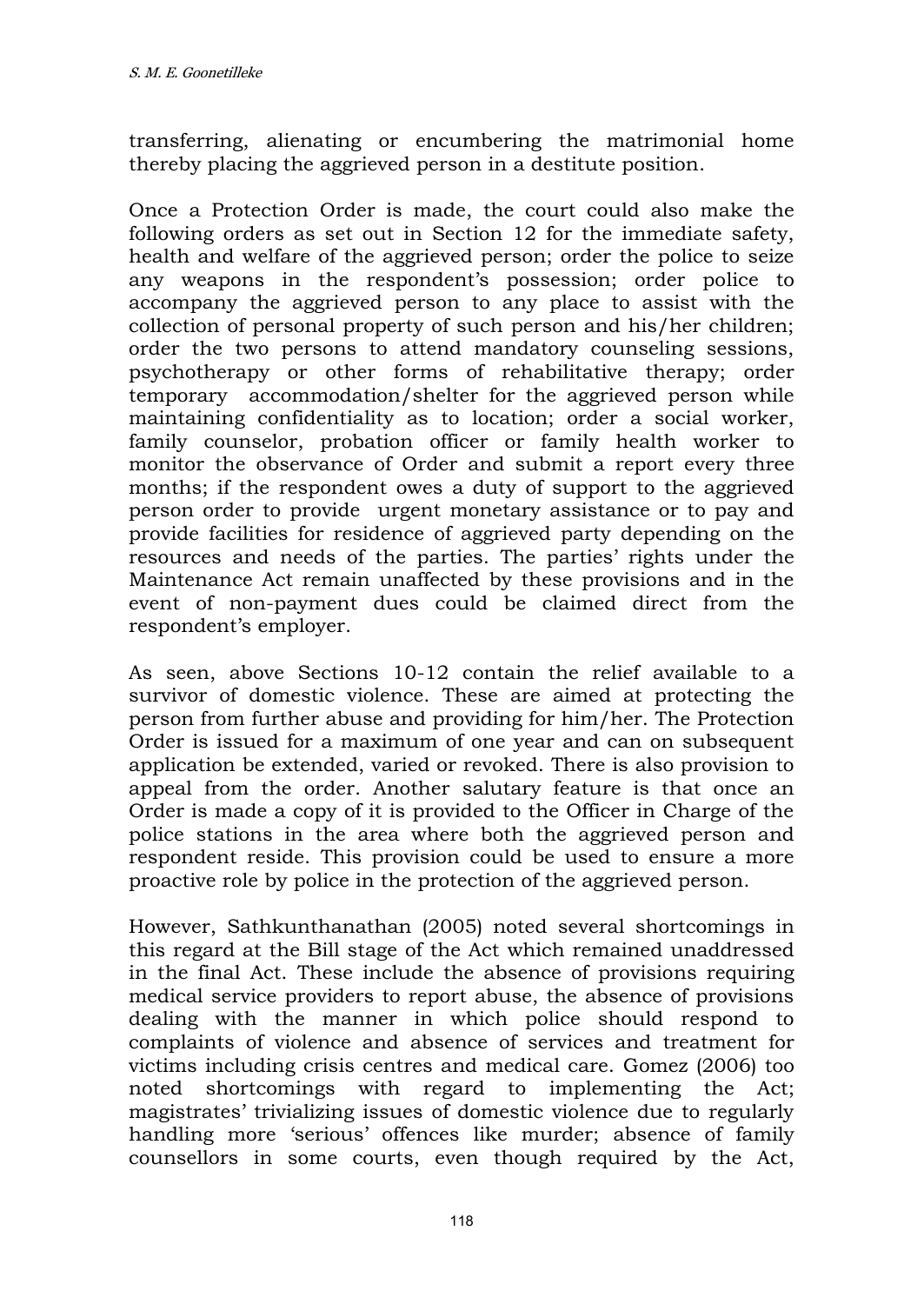absence of state shelters or temporary accommodation (only WIN, Welcome Home and the Salvation Army have such shelters and magistrate's are reluctant to refer women to these shelters due to reasons of accountability). Gomez suggested the following as requirements to ensure proper implementation of the Act; public awareness and training of state officers; active participation of all stake holders, *i.e*. police, medical personnel, social workers, probation officers, civil society groups, women's organisations, lawyers, judiciary, family counsellors and victims of domestic violence; and implementation of the National Action Plan prepared by the National Committee on Women.

The shortcomings highlighted above indicate that few of the guidelines in Article 4 of the 1993 Declaration and Article 18, 124 and 125 of the Beijing Declaration have been included in the Act and that there are difficulties to implement those few which are included in the Act, due to lack of basic infrastructure and facilities. It also raises questions as to how successful the Act has been in bringing domestic violence into the public domain.

### **Penal Sanctions**

The only two penal sanctions in the entire Act are to be found in Sections 18 and 20. According to Section 18, failure to comply to an Order could lead to a fine not exceeding ten thousand rupees or imprisonment for up to one year or both fine and imprisonment. Section 20 lays down a fine, imprisonment of up to two years or both fine and imprisonment for anyone who prints or publishes the name or information enabling identification of any party to an application under the Act or who prints or publishes anything other than a judgment of the Supreme Court or Court of Appeal.

The above two provisions appear to be aimed at ensuring compliance of the Orders made under the Act and protecting the confidentiality of parties involved in such applications respectively. In practical terms enforcement of these sections could lead to a situation where a person who publishes details of a respondent maybe imprisoned for two years, while if that respondent fails to observe the order, he may be imprisoned for one year only. While a maximum fine has been set out under section 18, there is no such limitation under section 20. Another issue is the wide discretion provided in determining punishment, due, as Gomez (2006) has noted, to the absence of mandatory sentences. In a legal system where rapists have been handed down suspended sentences, it is arguably not in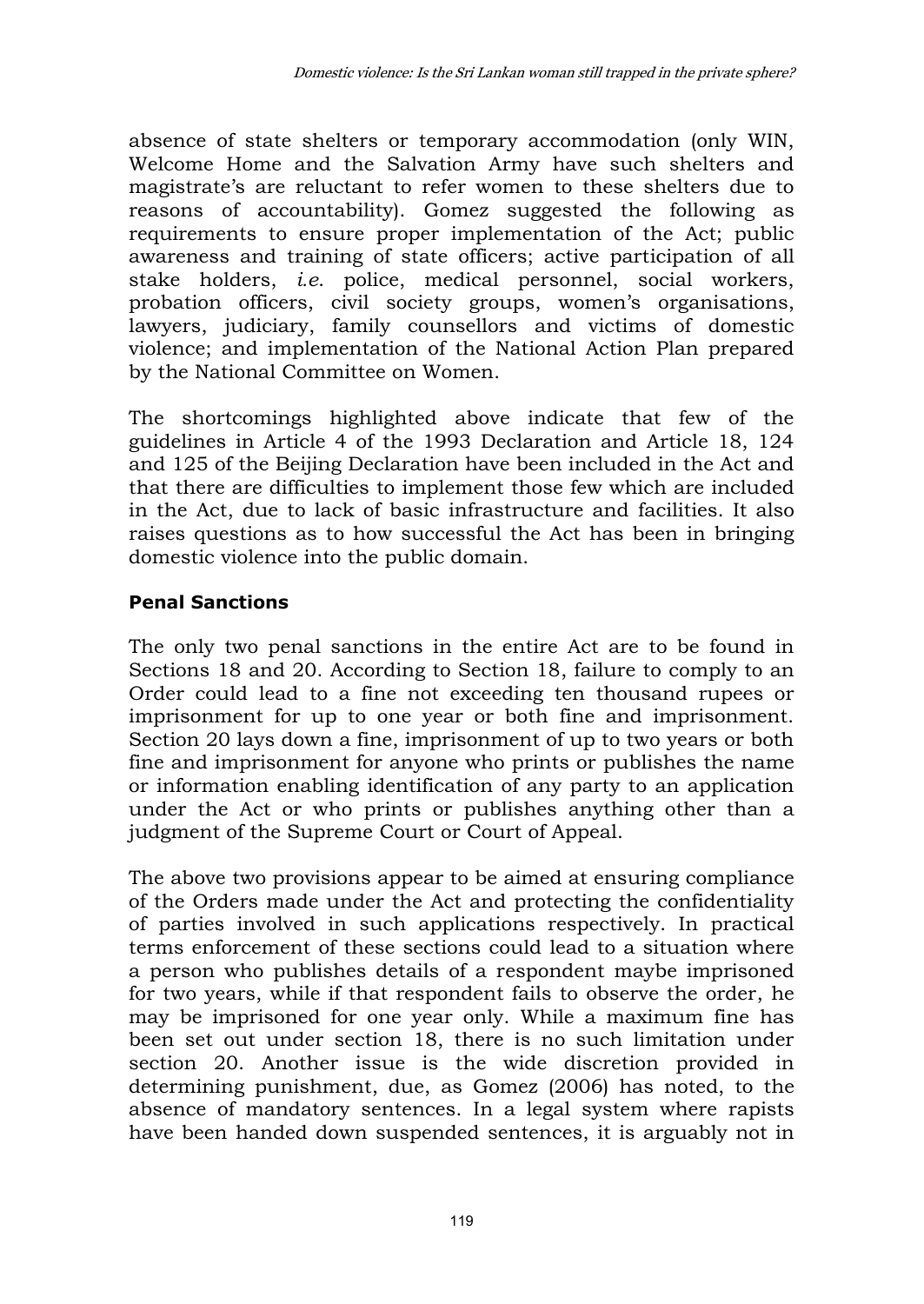the best interests of the person abused to leave discretion which may limit punishment to a maximum of ten thousand rupees.

Protection of the identity of someone subjected to violence maybe a salutary feature. However, it is difficult to comprehend a law by which a person who publishes information regarding an abuser, maybe subjected to more severe punishment than the abuser himself. Such protection could also place others who may unknowingly enter into intimate relationships with such persons in grave danger of violence.

Sathkunthanathan (2005) identified lack of enhanced penalties in cases of repeat offenders and in instances of aggravated assault and use of weapons as shortcomings of the Act while there were also suggestions that provision should be made for suspended warrants of arrest in case of violation of protection orders.

Therefore, the penal provisions in the Act appear to be drafted so as to minimize harm and protect the social image of an abuser - most likely a male. This seems to substantiate the feminist argument that patriarchal values underlie legal provisions.

# **Conclusions**

The above analysis indicates that domestic violence, through the passage of time, has gradually come to be recognised as a matter requiring state intervention. International concern about this issue is seen by the various treaties and conventions which continue to reiterate and broaden obligations of member states towards elimination of domestic violence as well as helping those subjected to abuse and rehabilitating offenders. Thus, at international level, it is accepted that women are entitled to the gamut of recognised rights including a right to be free of violence. Recognition that male dominance as well as cultural and social practices perpetuate violence and need to be eliminated has also been emphasised. In the Sri Lankan context, while the Prevention of Domestic Violence Act must be hailed for introducing legal recognition regarding domestic violence and for the introduction of protection orders, the Act itself as discussed above, has many shortcomings commencing with the inadequate definition of domestic violence.

It is also significant that domestic violence has not been made a crime to date. The Prevention of Domestic Violence Act only affords protection to the abused person and no punishment except in the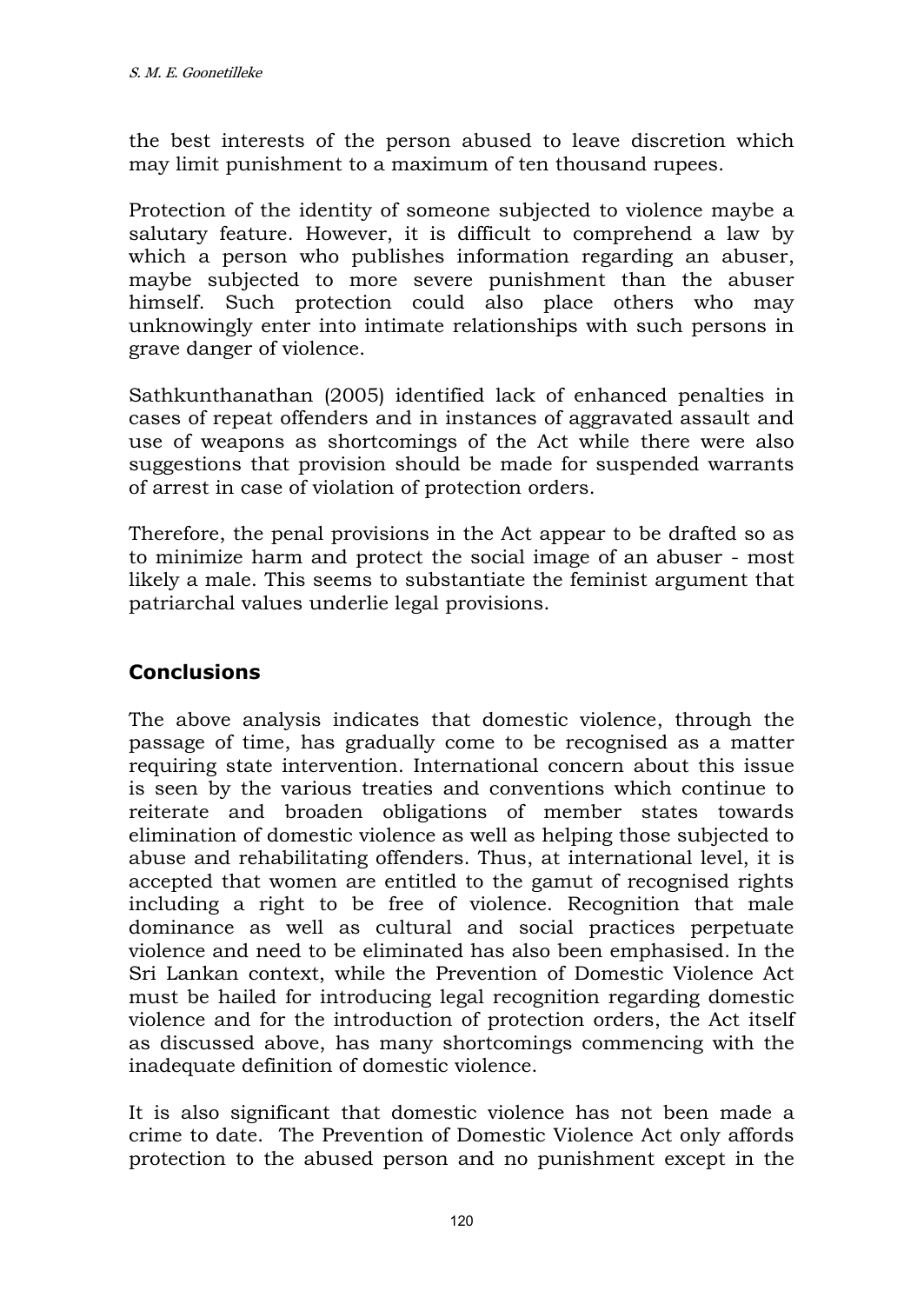case of violation of a protection order. The passage of the Act through Parliament was dogged by arguments that it was a western concept contrary to Sri Lankan culture and family values. These attitudes reflect provisions in CEDAW and the Beijing Declaration that tradition is used to perpetuate violence. It is also an affirmation that patriarchal values are deep rooted in society and that female subordination is viewed as a traditional value that needs to be protected. Attempts to allay fears about the Act led to emphasis being placed on the fact that the Act did not criminalize the perpetrators and was only meant to protect the victims. This, coupled with the fact that it is nevertheless possible to institute civil or criminal proceedings independent of the Act, seems to emphasise the intention of legislators to ensure that acts of violence cannot be punished as 'domestic violence'. This then enables legislation to leave violence which is 'domestic violence' within the private domain.

The deficiencies in mechanisms to effectively implement and enforce the protections provided in the Act too, raise concerns as to whether the Act has succeeded, in bringing domestic violence out of the private domain in its true sense. While putting in place relevant legislation is a key part of this process, the absence of effective mechanisms to implement the provisions, raise awareness and sensitize relevant authorities may lead to it having little value in a society still steeped in patriarchal values. Of what value is a protection order, if a battered woman has nowhere to hide and the police fail to take her complaints seriously? Therefore, it may be concluded that though laudable efforts have been made to bring the Sri Lankan woman subjected to domestic violence out of the private sphere, and give her story a public voice, much more state intervention is required to enable her voice to be heard forcefully and justifiably.

# **References**

Beijing Declaration and Platform of Action 1995

- Blackstone, W. (1765) Commentaries on the Law of England Vol. 1, in Harris Short, S. and Miles, J. (2007) in Family Law, Texts, cases and Materials, Oxford, Oxford University Press
- Convention on the Elimination of All Forms of Violence against Women (CEDAW) 1979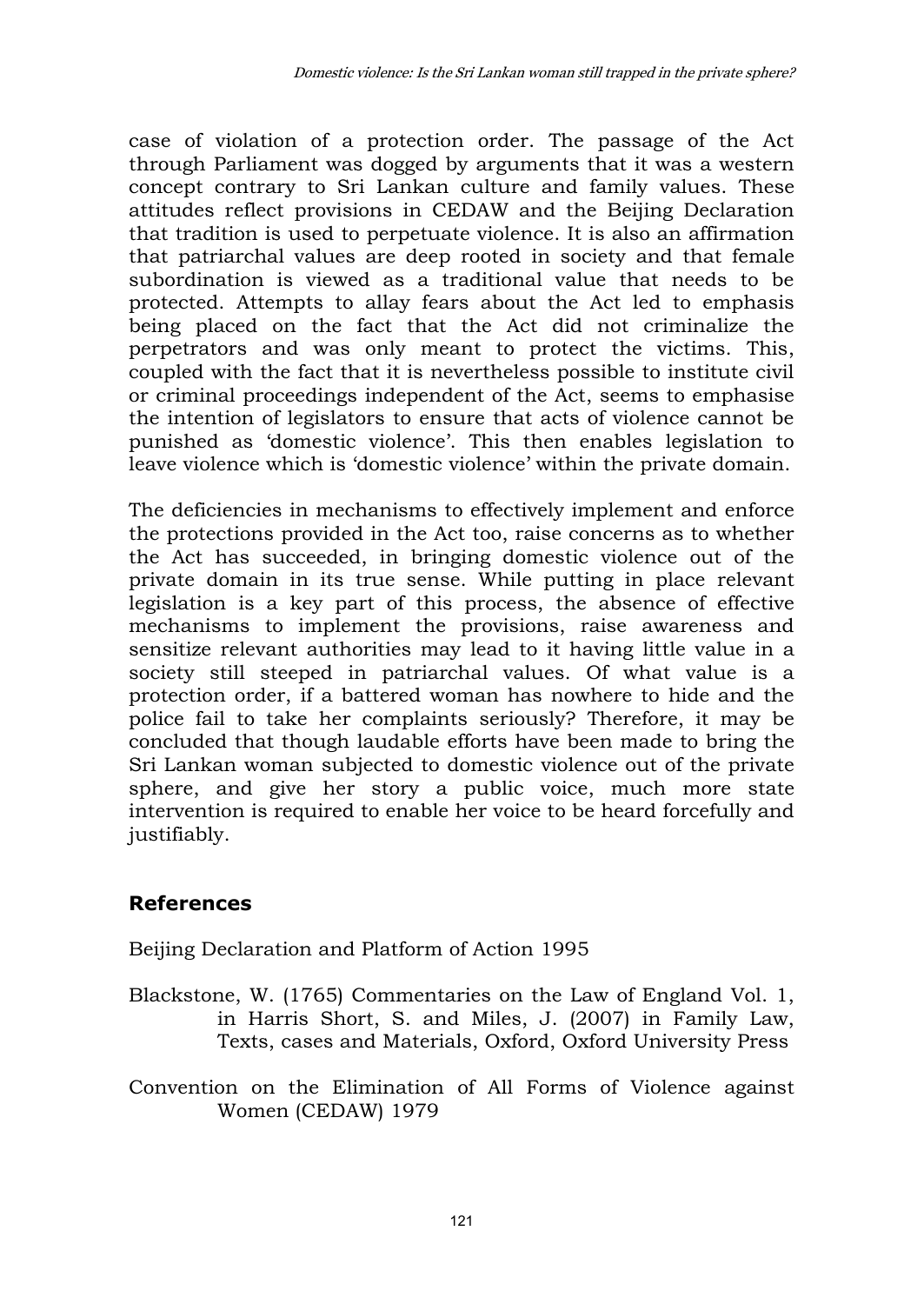Council of Europe Convention on Preventing and Combating Violence against Women and Domestic Violence (The Istanbul Convention) of 11th May 2011

Davies v Johnson [1979] AC 264, 270

- Declaration on the Elimination of All Forms of Violence against Women 1993
- Dalton, C. (1987) Where We Stand; Observations on the Situation of Feminist Legal Thought, Berkeley Women's LJ3, (1) 1-13 available at the state of the state at the state at the state at  $\alpha$ <http://scholarhip.law.berkerey.edu/bglj/vol3/iss1/1>

Economic and Social Council resolution 1990/15 of 24 May 1990

Economic and Social Council resolution 1991/18 of 30 May 1991

- Further Actions and Initiatives to Implement the Beijing Declaration and Platform for Action, 23rd Special Session of UN General Assembly on "Women 2000: gender equality, development and peace for the twenty-first century" June 2000
- Freeman, M. D. A. (2008) Lloyd's Introduction to Jurisprudence, London, Thomson Reuters
- Gomez, S. (2006) Sri Lankan New Law on Domestic Violence; Ensuring Implementation. Forum News May/August, 19/ 2, 26-27
- Gunaratne, C. (2001) 'Domestic Violence a Case Study of Sri Lanka' at the Expert Meeting -Zero Tolerance for Domestic Violence Asian Women's Fund, Tokyo, Japan, August 7-9
- Hale, M. (1736) History of the Pleas of the Crown in Harris Short, S and Miles, J. (2007) in Family Law, Texts, cases and Materials, Oxford, Oxford University Press
- Hussain, A. (2000) Sometimes there is no blood: Domestic Violence and Rape in Sri Lanka ICES Colombo.

International Covenant on Civil and Political Rights (ICCPR) 1966